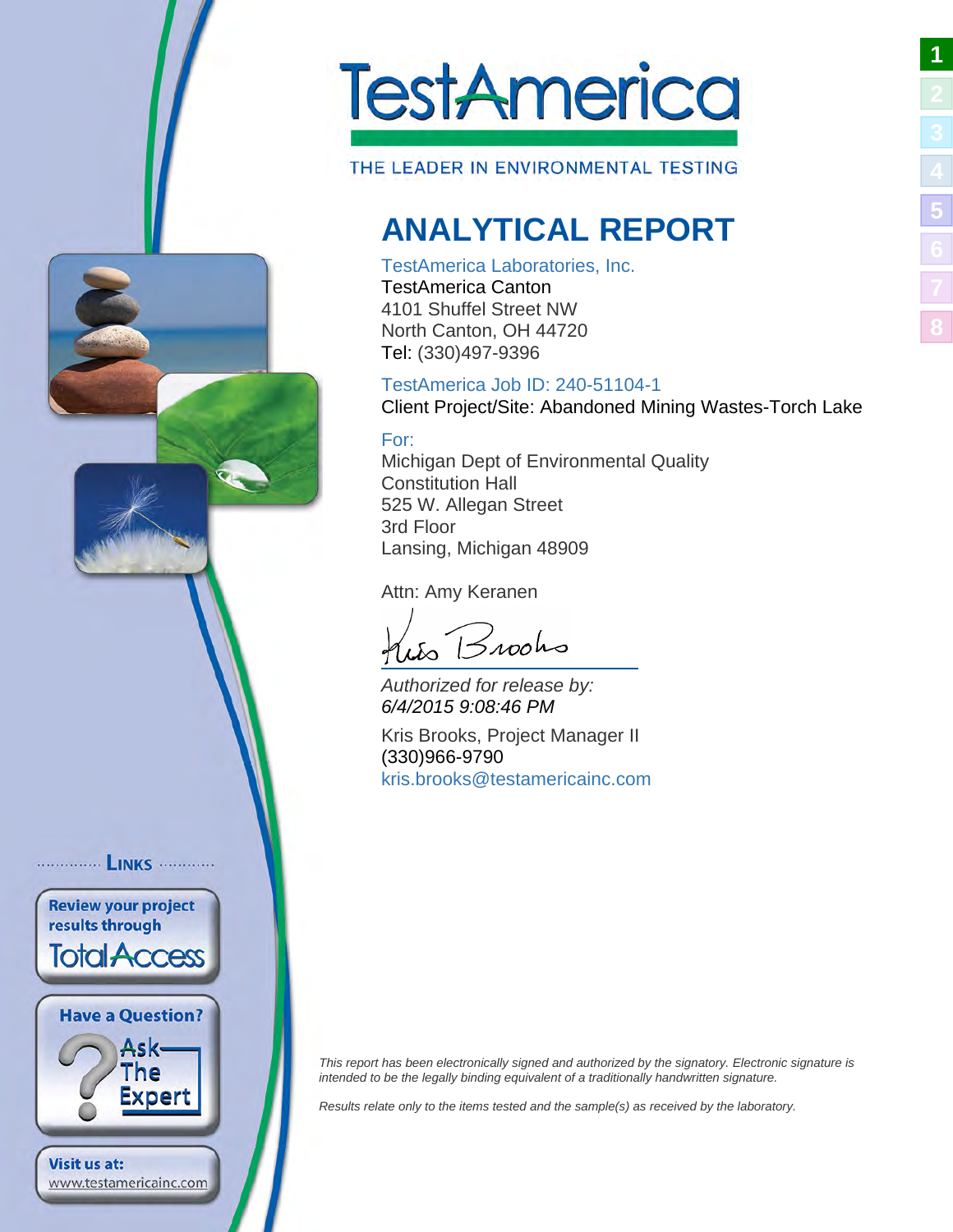# <span id="page-1-1"></span>**Table of Contents**

<span id="page-1-2"></span><span id="page-1-0"></span>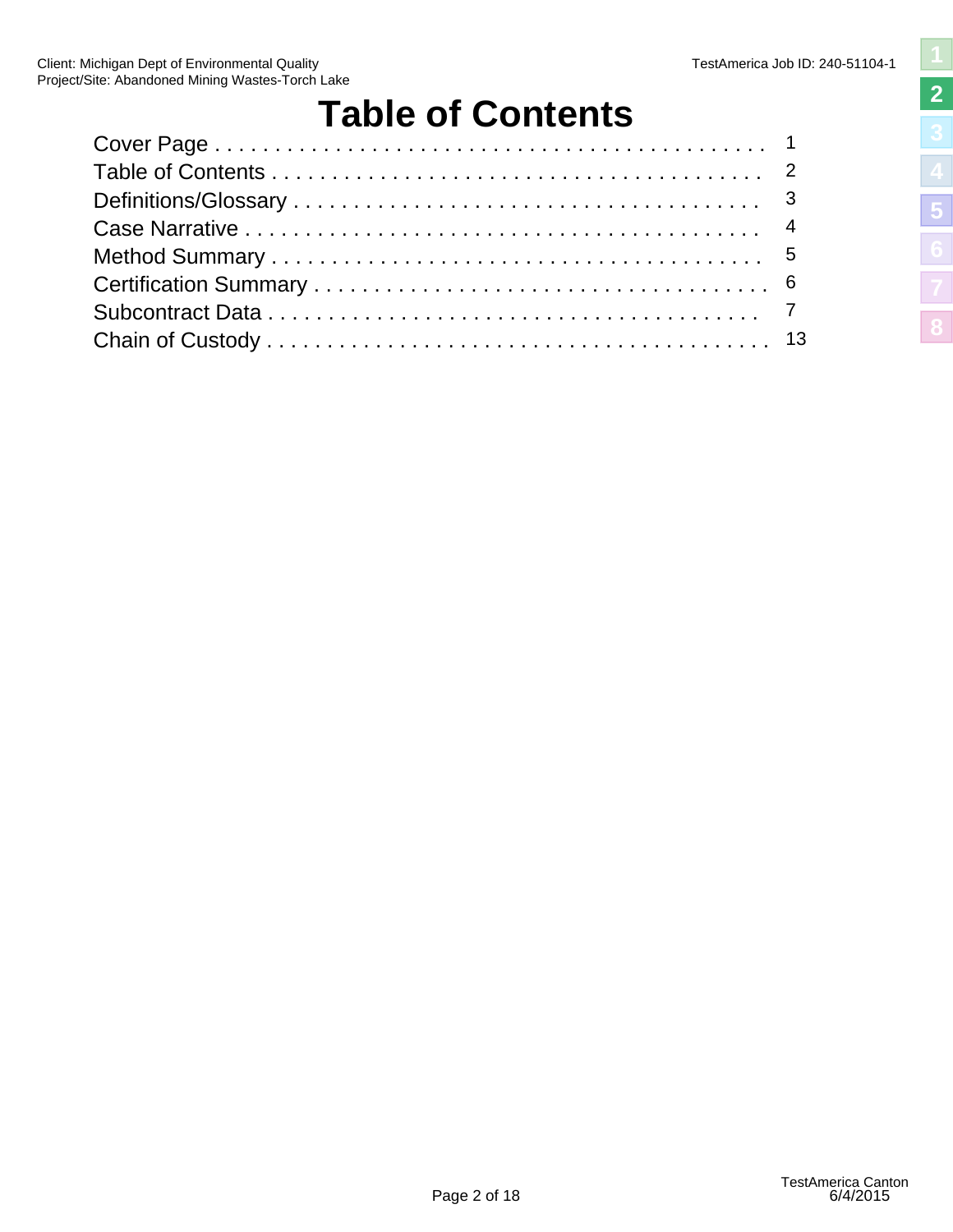### **Definitions/Glossary**

<span id="page-2-0"></span>Client: Michigan Dept of Environmental Quality Project/Site: Abandoned Mining Wastes-Torch Lake <span id="page-2-1"></span>**[3](#page-2-0) [5](#page-4-0)**

**[8](#page-12-0)**

### **Glossary**

<span id="page-2-2"></span>

| Abbreviation   | These commonly used abbreviations may or may not be present in this report.                                 |
|----------------|-------------------------------------------------------------------------------------------------------------|
| ¤              | Listed under the "D" column to designate that the result is reported on a dry weight basis                  |
| %R             | <b>Percent Recovery</b>                                                                                     |
| <b>CFL</b>     | <b>Contains Free Liquid</b>                                                                                 |
| <b>CNF</b>     | Contains no Free Liquid                                                                                     |
| <b>DER</b>     | Duplicate error ratio (normalized absolute difference)                                                      |
| Dil Fac        | <b>Dilution Factor</b>                                                                                      |
| DL, RA, RE, IN | Indicates a Dilution, Re-analysis, Re-extraction, or additional Initial metals/anion analysis of the sample |
| <b>DLC</b>     | Decision level concentration                                                                                |
| <b>MDA</b>     | Minimum detectable activity                                                                                 |
| <b>EDL</b>     | <b>Estimated Detection Limit</b>                                                                            |
| <b>MDC</b>     | Minimum detectable concentration                                                                            |
| MDL            | <b>Method Detection Limit</b>                                                                               |
| ML             | Minimum Level (Dioxin)                                                                                      |
| NC.            | <b>Not Calculated</b>                                                                                       |
| ND             | Not detected at the reporting limit (or MDL or EDL if shown)                                                |
| PQL            | <b>Practical Quantitation Limit</b>                                                                         |
| QC             | <b>Quality Control</b>                                                                                      |
| <b>RER</b>     | Relative error ratio                                                                                        |
| RL             | Reporting Limit or Requested Limit (Radiochemistry)                                                         |
| <b>RPD</b>     | Relative Percent Difference, a measure of the relative difference between two points                        |
| <b>TEF</b>     | Toxicity Equivalent Factor (Dioxin)                                                                         |
| TEQ            | <b>Toxicity Equivalent Quotient (Dioxin)</b>                                                                |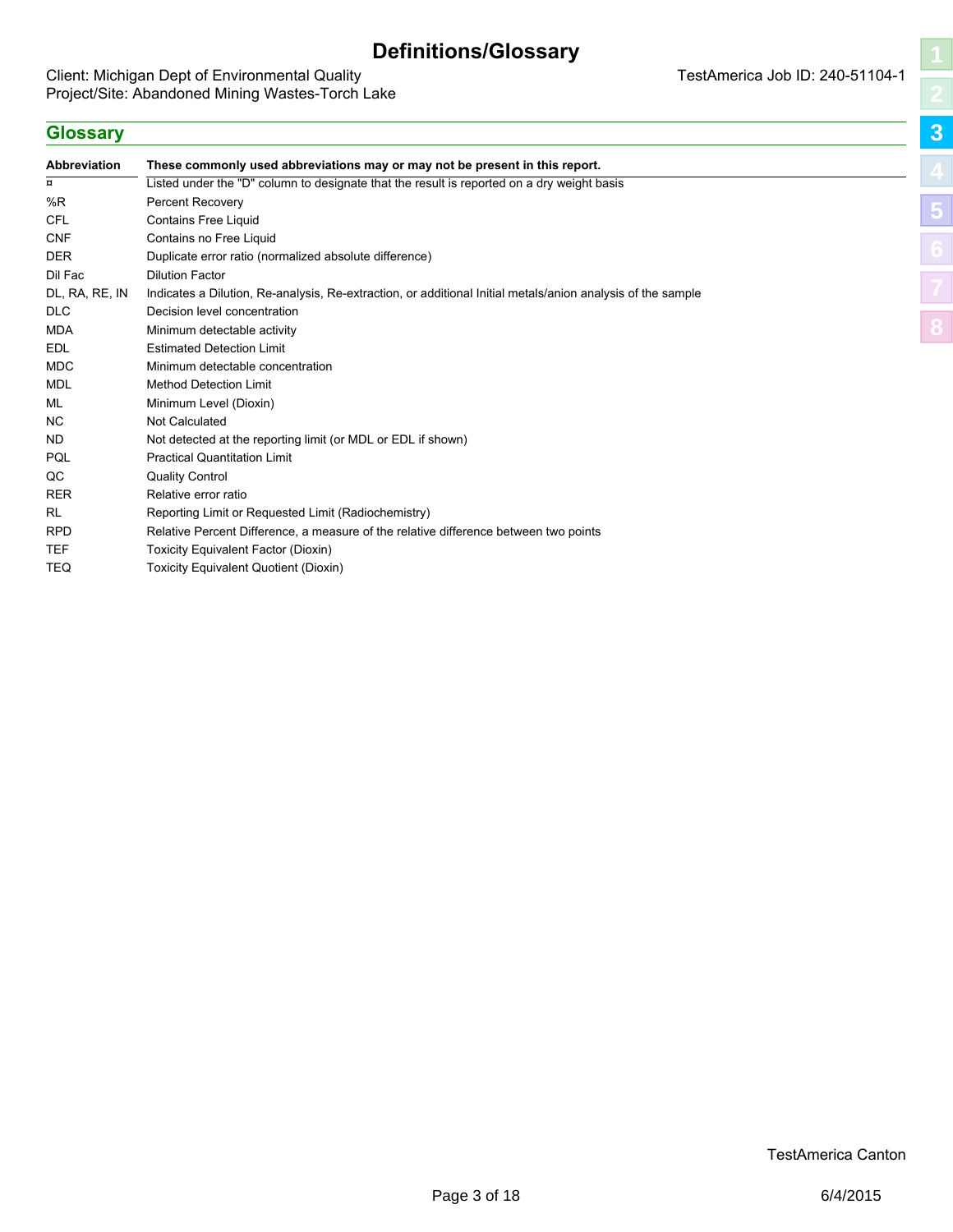<span id="page-3-1"></span>**[8](#page-12-0)**

### <span id="page-3-0"></span>**Job ID: 240-51104-1**

### **Laboratory: TestAmerica Canton**

#### **Narrative**

**Job Narrative 240-51104-1**

#### **Comments**

The Asbestos analysis was performed at EMLab P&K - Irvine.

#### **Receipt**

The samples were received on 5/22/2015 9:30 AM; the samples arrived in good condition, properly preserved and, where required, on ice. The temperature of the cooler at receipt was 0.4º C.

<span id="page-3-2"></span>No analytical or quality issues were noted, other than those described in the Definitions/Glossary page.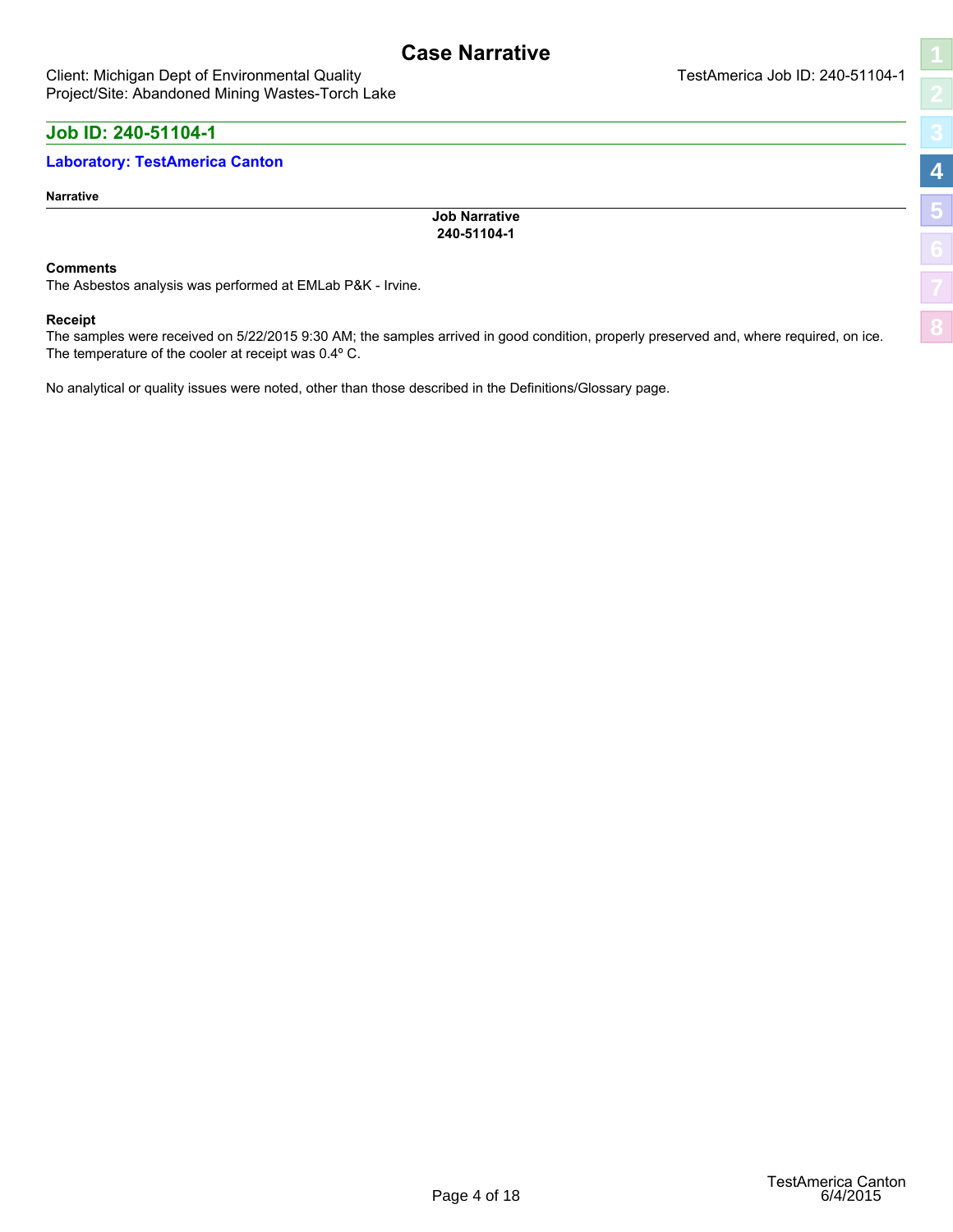#### <span id="page-4-0"></span>Client: Michigan Dept of Environmental Quality Number of America Job ID: 240-51104-1 Project/Site: Abandoned Mining Wastes-Torch Lake

<span id="page-4-1"></span>**[5](#page-4-0)**

<span id="page-4-2"></span>

| Method                        | <b>Method Description</b>                                                                              | <b>Protocol</b> | Laboratory |                |
|-------------------------------|--------------------------------------------------------------------------------------------------------|-----------------|------------|----------------|
| Asbsestos - Carb<br>435       | General Sub Contract Method                                                                            | <b>NONE</b>     | EMLab      | 4              |
| <b>Protocol References:</b>   |                                                                                                        |                 |            | $\overline{5}$ |
| $NONE = NONE$                 |                                                                                                        |                 |            |                |
| <b>Laboratory References:</b> | EMLab = EMLab - Irvine, Bascom Airport Executive Suites, 17461 Derian Ave, Suite 100, Irvine, CA 92614 |                 |            |                |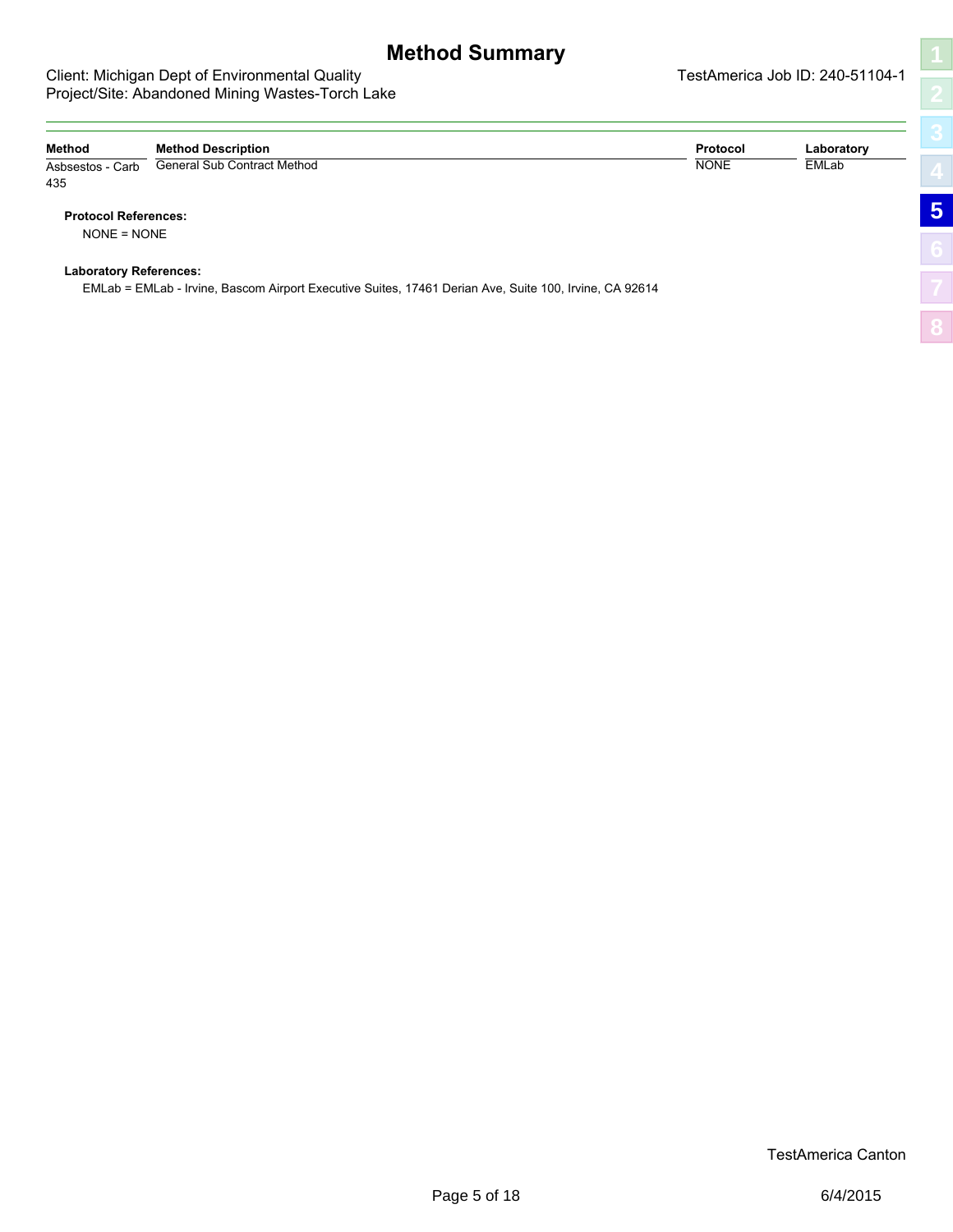### **Certification Summary**

#### <span id="page-5-0"></span>Client: Michigan Dept of Environmental Quality **TestAmerica Job ID: 240-51104-1** Project/Site: Abandoned Mining Wastes-Torch Lake

### **Laboratory: TestAmerica Canton**

All certifications held by this laboratory are listed. Not all certifications are applicable to this report.

<span id="page-5-1"></span>**[8](#page-12-0)**

| <b>Authority</b>  | Program       | <b>EPA Region</b> | <b>Certification ID</b> | <b>Expiration Date</b> |
|-------------------|---------------|-------------------|-------------------------|------------------------|
| California        | <b>NELAP</b>  | 9                 | 01144CA                 | 06-30-14 *             |
| California        | State Program | 9                 | 2927                    | 04-30-17               |
| Connecticut       | State Program |                   | PH-0590                 | 12-31-15               |
| Florida           | <b>NELAP</b>  | 4                 | E87225                  | 06-30-15*              |
| Georgia           | State Program | 4                 | N/A                     | 06-30-15 *             |
| Illinois          | <b>NELAP</b>  | 5                 | 200004                  | $07-31-15$             |
| Kansas            | <b>NELAP</b>  | 7                 | E-10336                 | 05-31-15 *             |
| Kentucky (UST)    | State Program | 4                 | 58                      | 06-30-15 *             |
| Kentucky (WW)     | State Program |                   | 98016                   | 12-31-15               |
| $L-A-B$           | DoD ELAP      |                   | L2315                   | $07 - 18 - 16$         |
| Minnesota         | <b>NELAP</b>  | 5                 | 039-999-348             | 12-31-15               |
| Nevada            | State Program | 9                 | OH-000482008A           | 07-31-15               |
| New Jersey        | <b>NELAP</b>  | 2                 | OH001                   | 06-30-15*              |
| New York          | <b>NELAP</b>  | 2                 | 10975                   | 03-31-16 *             |
| Ohio VAP          | State Program | 5                 | CL0024                  | $10-31-15$             |
| Oregon            | <b>NELAP</b>  | 10                | 4062                    | 02-23-16               |
| Pennsylvania      | <b>NELAP</b>  | 3                 | 68-00340                | 08-31-15               |
| Texas             | <b>NELAP</b>  | 6                 |                         | 08-31-15               |
| <b>USDA</b>       | Federal       |                   | P330-13-00319           | 11-26-16               |
| Virginia          | <b>NELAP</b>  | 3                 | 460175                  | 09-14-15               |
| Washington        | State Program | 10                | C971                    | $01 - 12 - 16$         |
| West Virginia DEP | State Program | 3                 | 210                     | 12-31-15               |
| Wisconsin         | State Program | 5                 | 999518190               | 08-31-15               |

<span id="page-5-2"></span>\* Certification renewal pending - certification considered valid.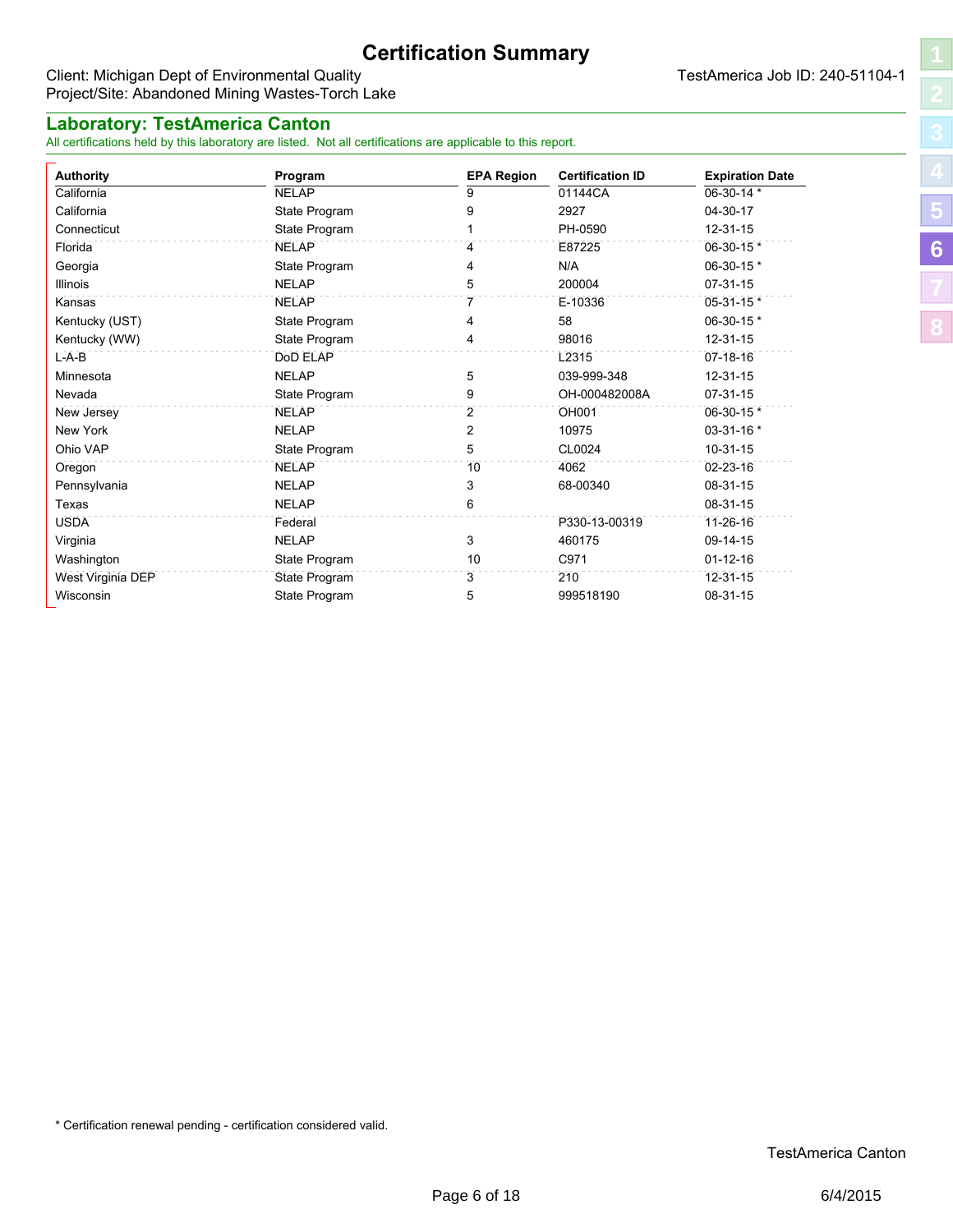<span id="page-6-0"></span>

Report for:

**Ms. Kris Brooks TestAmerica-Canton** 4101 Shuffel Dr. NW North Canton, OH 44720

Regarding: Project: 240-51104-1 EML ID: 1370240

Approved by: Dates of Analysis:

Approved Signatory Noah Lazarte

Service SOPs: Asbestos-CARB 435 (EM-AS-S-1265)

<span id="page-6-2"></span>All samples were received in acceptable condition unless noted in the Report Comments portion in the body of the report. Due to the nature of the analyses performed, field blank correction of results is not applied. The results relate only to the items tested.

Asbestos-CARB 435: 06-03-2015

EMLab P&K ("the Company") shall have no liability to the client or the client's customer with respect to decisions or recommendations made, actions taken or courses of conduct implemented by either the client or the client's customer as a result of or based upon the Test Results. In no event shall the Company be liable to the client with respect to the Test Results except for the Company's own willful misconduct or gross negligence nor shall the Company be liable for incidental or consequential damages or lost profits or revenues to the fullest extent such liability may be disclaimed by law, even if the Company has been advised of the possibility of such damages, lost profits or lost revenues. In no event shall the Company's liability with respect to the Test Results exceed the amount paid to the Company by the client therefor.

<span id="page-6-1"></span>**[5](#page-4-0)**

**[7](#page-6-0)**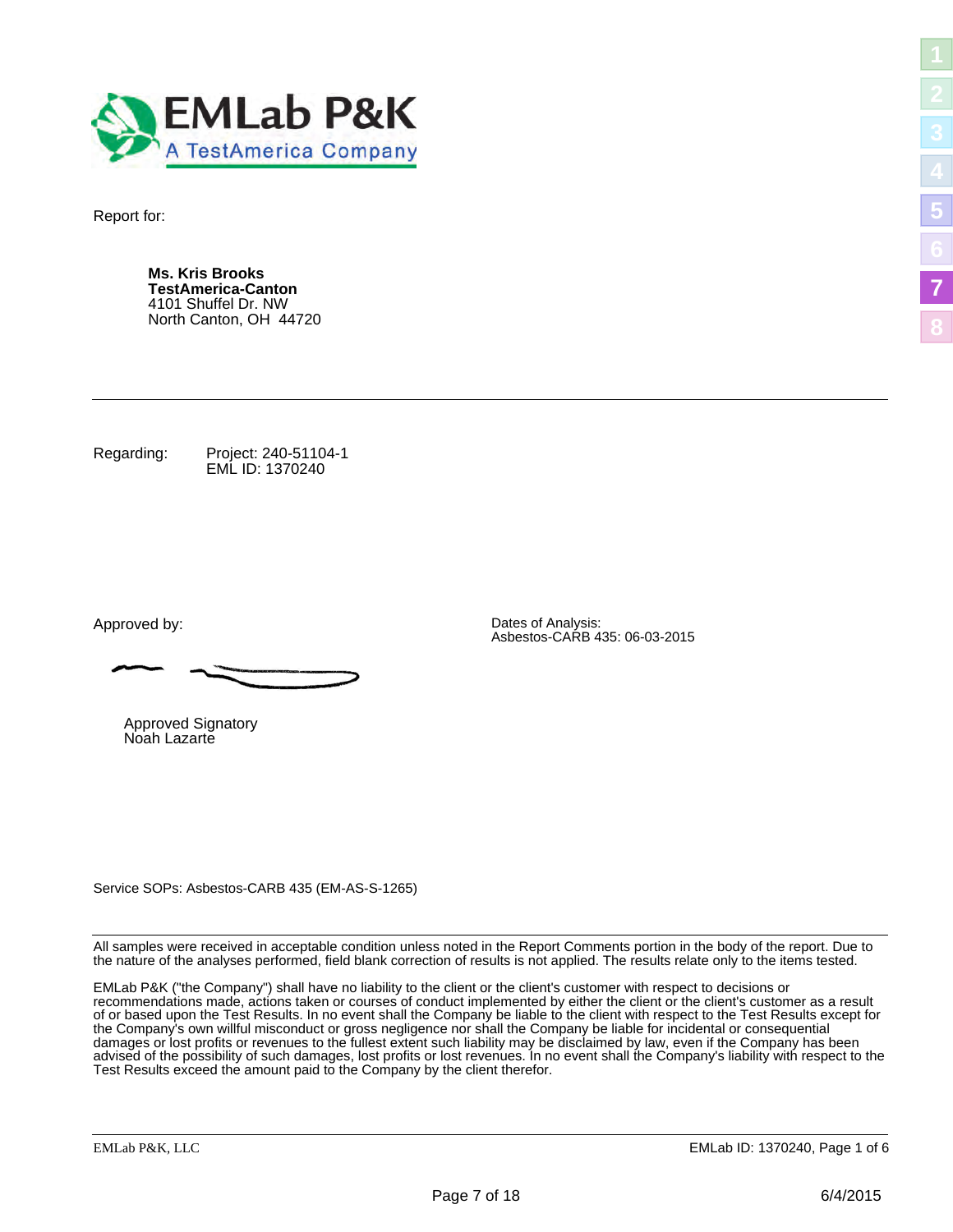4955 Yarrow Street , Arvada, CO 80002 (800) 651-4802 Fax (623) 780-7695 www.emlab.com

Client: TestAmerica-Canton C/O: Ms. Kris Brooks Re: 240-51104-1

Date of Submittal: 05-23-2015 Date of Receipt: 05-26-2015 Date of Report: 06-04-2015

### **ASBESTOS POINT COUNT REPORT: CARB METHOD 435**

| Location:                     | $(240-51104-1)$      |                                          |                                          |
|-------------------------------|----------------------|------------------------------------------|------------------------------------------|
| Total Points Counted:         | 400                  |                                          |                                          |
| Lab ID-Version <sup>†</sup> : | 6289469-1            |                                          |                                          |
| <b>Sample Layers</b>          | <b>Asbestos Type</b> | <b>Asbestos Points</b><br><b>Counted</b> | <b>Asbestos</b><br>Concentration $(\% )$ |
| l Brown Soil                  | ۰                    |                                          | ND                                       |
| <b>Layer Totals:</b>          |                      |                                          |                                          |

**Comments:**No asbestos was detected and no points were counted.

| Location:             | $(240-51104-2)$                                                                                              |  |    |
|-----------------------|--------------------------------------------------------------------------------------------------------------|--|----|
| Total Points Counted: | 400                                                                                                          |  |    |
| Lab ID-Version:       | 6289470-1                                                                                                    |  |    |
| <b>Sample Layers</b>  | <b>Asbestos Points</b><br><b>Asbestos Type</b><br><b>Asbestos</b><br>Concentration $(\% )$<br><b>Counted</b> |  |    |
| Brown Soil            |                                                                                                              |  | ND |
| <b>Layer Totals:</b>  |                                                                                                              |  |    |

**Comments:**No asbestos was detected and no points were counted.

| Location:             | $(240-51104-3)$                                                                                              |  |    |
|-----------------------|--------------------------------------------------------------------------------------------------------------|--|----|
| Total Points Counted: | 400                                                                                                          |  |    |
| Lab ID-Version:       | 6289471-1                                                                                                    |  |    |
| <b>Sample Layers</b>  | <b>Asbestos Points</b><br><b>Asbestos Type</b><br><b>Asbestos</b><br>Concentration $(\% )$<br><b>Counted</b> |  |    |
| Brown Soil            |                                                                                                              |  | ND |
| <b>Layer Totals:</b>  |                                                                                                              |  |    |

**Comments:**No asbestos was detected and no points were counted.

| Location:                    | $(240-51104-4)$      |                                          |                                          |
|------------------------------|----------------------|------------------------------------------|------------------------------------------|
| <b>Total Points Counted:</b> | 400                  |                                          |                                          |
| Lab ID-Version:              | 6289472-1            |                                          |                                          |
| <b>Sample Layers</b>         | <b>Asbestos Type</b> | <b>Asbestos Points</b><br><b>Counted</b> | <b>Asbestos</b><br>Concentration $(\% )$ |
| Brown Soil                   |                      |                                          | ND                                       |
| <b>Layer Totals:</b>         |                      |                                          |                                          |

**Comments:** No asbestos was detected and no points were counted.<br>The analytical sensitivity is 1 asbestos point. The limit of detection is 1 asbestos point divided by the total number of asbestos points counted and multiplied by 100.

The results relate only to the items tested. Interpretation is left to the company and/or persons who conducted the field work. The test report shall not be reproduced except in full, without written approval of the laboratory. The report must not be used by the client to claim product certification, approval, or endorsement by NVLAP, NIST, or any agency of the federal government.

All samples were received in acceptable condition unless otherwise noted. EMLab P&K reserves the right to dispose of all samples after a period of thirty (30) days, according to all state and federal guidelines, unless otherwise specified.

‡ A "Version" indicated by -"x" after the Lab ID# with a value greater than 1 indicates a sample with amended data. The revision number is reflected by the value of "x".

EMLab P&K, LLC EMLab ID: 1370240, Page 2 of 6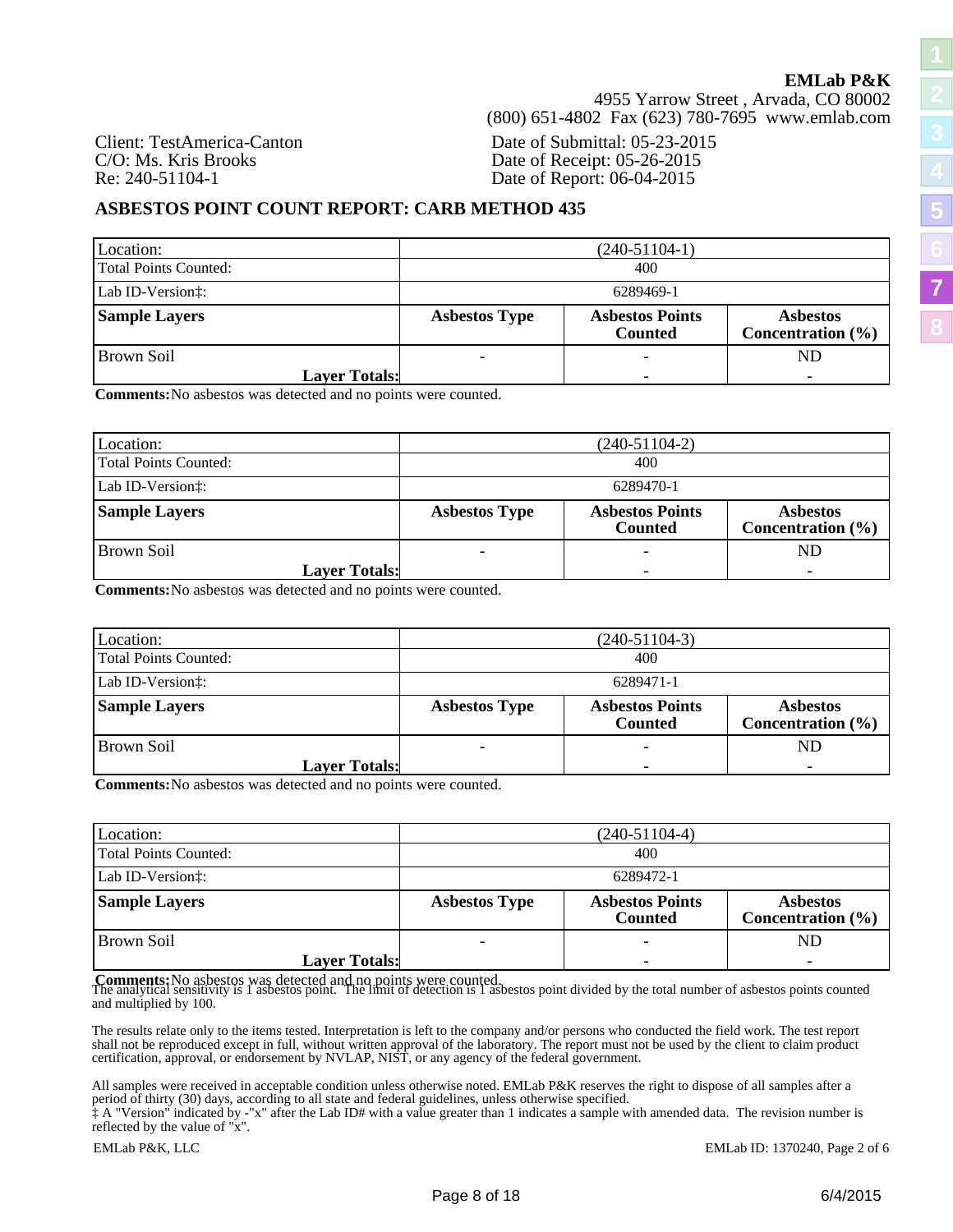4955 Yarrow Street , Arvada, CO 80002 (800) 651-4802 Fax (623) 780-7695 www.emlab.com

Client: TestAmerica-Canton Date of Submittal: 05-23-2015 C/O: Ms. Kris Brooks Date of Receipt: 05-26-2015<br>
Re: 240-51104-1 Date of Report: 06-04-2015 Date of Report: 06-04-2015

### **ASBESTOS POINT COUNT REPORT: CARB METHOD 435**

| Location:                     | $(240-51104-5)$      |                                          |                                          |
|-------------------------------|----------------------|------------------------------------------|------------------------------------------|
| Total Points Counted:         | 400                  |                                          |                                          |
| Lab ID-Version <sup>†</sup> : | 6289473-1            |                                          |                                          |
| <b>Sample Layers</b>          | <b>Asbestos Type</b> | <b>Asbestos Points</b><br><b>Counted</b> | <b>Asbestos</b><br>Concentration $(\% )$ |
| Brown Soil                    |                      |                                          | ND                                       |
| <b>Layer Totals:</b>          |                      |                                          |                                          |

**Comments:**No asbestos was detected and no points were counted.

| Location:             | $(240-51104-6)$                                                                                              |  |    |
|-----------------------|--------------------------------------------------------------------------------------------------------------|--|----|
| Total Points Counted: | 400                                                                                                          |  |    |
| Lab ID-Version:       | 6289474-1                                                                                                    |  |    |
| <b>Sample Layers</b>  | <b>Asbestos Points</b><br><b>Asbestos Type</b><br><b>Asbestos</b><br>Concentration $(\% )$<br><b>Counted</b> |  |    |
| l Brown Soil          |                                                                                                              |  | ND |
| <b>Layer Totals:</b>  |                                                                                                              |  |    |

**Comments:**No asbestos was detected and no points were counted.

| Location:             | $(240-51104-7)$                                                                                              |  |    |
|-----------------------|--------------------------------------------------------------------------------------------------------------|--|----|
| Total Points Counted: | 400                                                                                                          |  |    |
| Lab ID-Version:       | 6289475-1                                                                                                    |  |    |
| <b>Sample Layers</b>  | <b>Asbestos Points</b><br><b>Asbestos Type</b><br><b>Asbestos</b><br>Concentration $(\% )$<br><b>Counted</b> |  |    |
| Brown Soil            |                                                                                                              |  | ND |
| <b>Layer Totals:</b>  |                                                                                                              |  |    |

**Comments:**No asbestos was detected and no points were counted.

| Location:             | $(240-51104-8)$      |                                          |                                          |
|-----------------------|----------------------|------------------------------------------|------------------------------------------|
| Total Points Counted: | 400                  |                                          |                                          |
| Lab ID-Version:       | 6289476-1            |                                          |                                          |
| <b>Sample Layers</b>  | <b>Asbestos Type</b> | <b>Asbestos Points</b><br><b>Counted</b> | <b>Asbestos</b><br>Concentration $(\% )$ |
| Brown Soil            |                      |                                          | ND                                       |
| <b>Layer Totals:</b>  |                      |                                          |                                          |

**Comments:** No asbestos was detected and no points were counted.<br>The analytical sensitivity is 1 asbestos point. The limit of detection is 1 asbestos point divided by the total number of asbestos points counted and multiplied by 100.

The results relate only to the items tested. Interpretation is left to the company and/or persons who conducted the field work. The test report shall not be reproduced except in full, without written approval of the laboratory. The report must not be used by the client to claim product certification, approval, or endorsement by NVLAP, NIST, or any agency of the federal government.

All samples were received in acceptable condition unless otherwise noted. EMLab P&K reserves the right to dispose of all samples after a period of thirty (30) days, according to all state and federal guidelines, unless otherwise specified.

‡ A "Version" indicated by -"x" after the Lab ID# with a value greater than 1 indicates a sample with amended data. The revision number is reflected by the value of "x".

EMLab P&K, LLC EMLab ID: 1370240, Page 3 of 6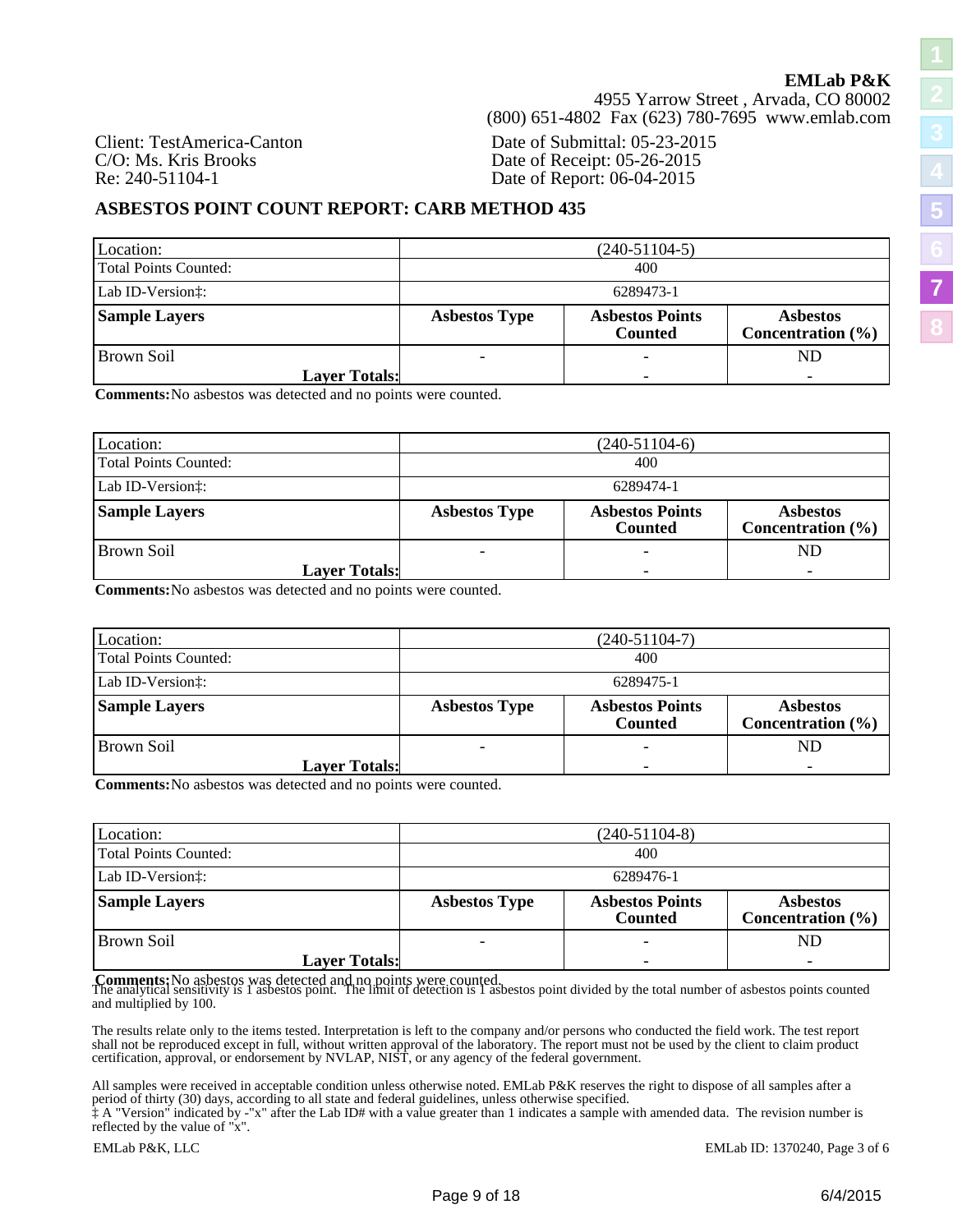**[5](#page-4-0)**

**[7](#page-6-0)**

**[8](#page-12-0)**

4955 Yarrow Street , Arvada, CO 80002 (800) 651-4802 Fax (623) 780-7695 www.emlab.com

Client: TestAmerica-Canton Date of Submittal: 05-23-2015 C/O: Ms. Kris Brooks Date of Receipt: 05-26-2015<br>
Re: 240-51104-1 Date of Report: 06-04-2015 Date of Report: 06-04-2015

### **ASBESTOS POINT COUNT REPORT: CARB METHOD 435**

| Location:                     |                      | $(240-51104-9)$                          |                                          |  |  |  |  |  |  |
|-------------------------------|----------------------|------------------------------------------|------------------------------------------|--|--|--|--|--|--|
| Total Points Counted:         |                      | 400                                      |                                          |  |  |  |  |  |  |
| Lab ID-Version <sup>†</sup> : |                      | 6289477-1                                |                                          |  |  |  |  |  |  |
| <b>Sample Layers</b>          | <b>Asbestos Type</b> | <b>Asbestos Points</b><br><b>Counted</b> | <b>Asbestos</b><br>Concentration $(\% )$ |  |  |  |  |  |  |
| Brown Soil                    | Chrysotile           |                                          | 0.25                                     |  |  |  |  |  |  |
| <b>Layer Totals:</b>          |                      |                                          | 0.25                                     |  |  |  |  |  |  |

**Comments:**

| Location:             | $(240-51104-10)$     |                                          |                                          |  |  |  |  |  |
|-----------------------|----------------------|------------------------------------------|------------------------------------------|--|--|--|--|--|
| Total Points Counted: |                      | 400                                      |                                          |  |  |  |  |  |
| Lab ID-Version:       |                      | 6289478-1                                |                                          |  |  |  |  |  |
| <b>Sample Layers</b>  | <b>Asbestos Type</b> | <b>Asbestos Points</b><br><b>Counted</b> | <b>Asbestos</b><br>Concentration $(\% )$ |  |  |  |  |  |
| Brown Soil            |                      |                                          | ND                                       |  |  |  |  |  |
| <b>Layer Totals:</b>  |                      |                                          | $\overline{\phantom{0}}$                 |  |  |  |  |  |

**Comments:**No asbestos was detected and no points were counted.

| Location:             |                      | $(240-51104-11)$                         |                                          |  |  |  |  |
|-----------------------|----------------------|------------------------------------------|------------------------------------------|--|--|--|--|
| Total Points Counted: |                      | 400                                      |                                          |  |  |  |  |
| Lab ID-Version:       |                      | 6289479-1                                |                                          |  |  |  |  |
| <b>Sample Layers</b>  | <b>Asbestos Type</b> | <b>Asbestos Points</b><br><b>Counted</b> | <b>Asbestos</b><br>Concentration $(\% )$ |  |  |  |  |
| Brown Soil            |                      |                                          | ND                                       |  |  |  |  |
| <b>Layer Totals:</b>  |                      |                                          |                                          |  |  |  |  |

**Comments:**No asbestos was detected and no points were counted.

| Location:             | $(240-51104-12)$     |                                          |                                          |  |  |  |  |  |  |
|-----------------------|----------------------|------------------------------------------|------------------------------------------|--|--|--|--|--|--|
| Total Points Counted: |                      | 400                                      |                                          |  |  |  |  |  |  |
| Lab ID-Version:       |                      | 6289480-1                                |                                          |  |  |  |  |  |  |
| <b>Sample Layers</b>  | <b>Asbestos Type</b> | <b>Asbestos Points</b><br><b>Counted</b> | <b>Asbestos</b><br>Concentration $(\% )$ |  |  |  |  |  |  |
| Red Soil              |                      |                                          | ND                                       |  |  |  |  |  |  |
| <b>Layer Totals:</b>  |                      |                                          |                                          |  |  |  |  |  |  |

**Comments:** No asbestos was detected and no points were counted.<br>The analytical sensitivity is 1 asbestos point. The limit of detection is 1 asbestos point divided by the total number of asbestos points counted and multiplied by 100.

The results relate only to the items tested. Interpretation is left to the company and/or persons who conducted the field work. The test report shall not be reproduced except in full, without written approval of the laboratory. The report must not be used by the client to claim product certification, approval, or endorsement by NVLAP, NIST, or any agency of the federal government.

All samples were received in acceptable condition unless otherwise noted. EMLab P&K reserves the right to dispose of all samples after a period of thirty (30) days, according to all state and federal guidelines, unless otherwise specified.

‡ A "Version" indicated by -"x" after the Lab ID# with a value greater than 1 indicates a sample with amended data. The revision number is reflected by the value of "x".

EMLab P&K, LLC EMLab ID: 1370240, Page 4 of 6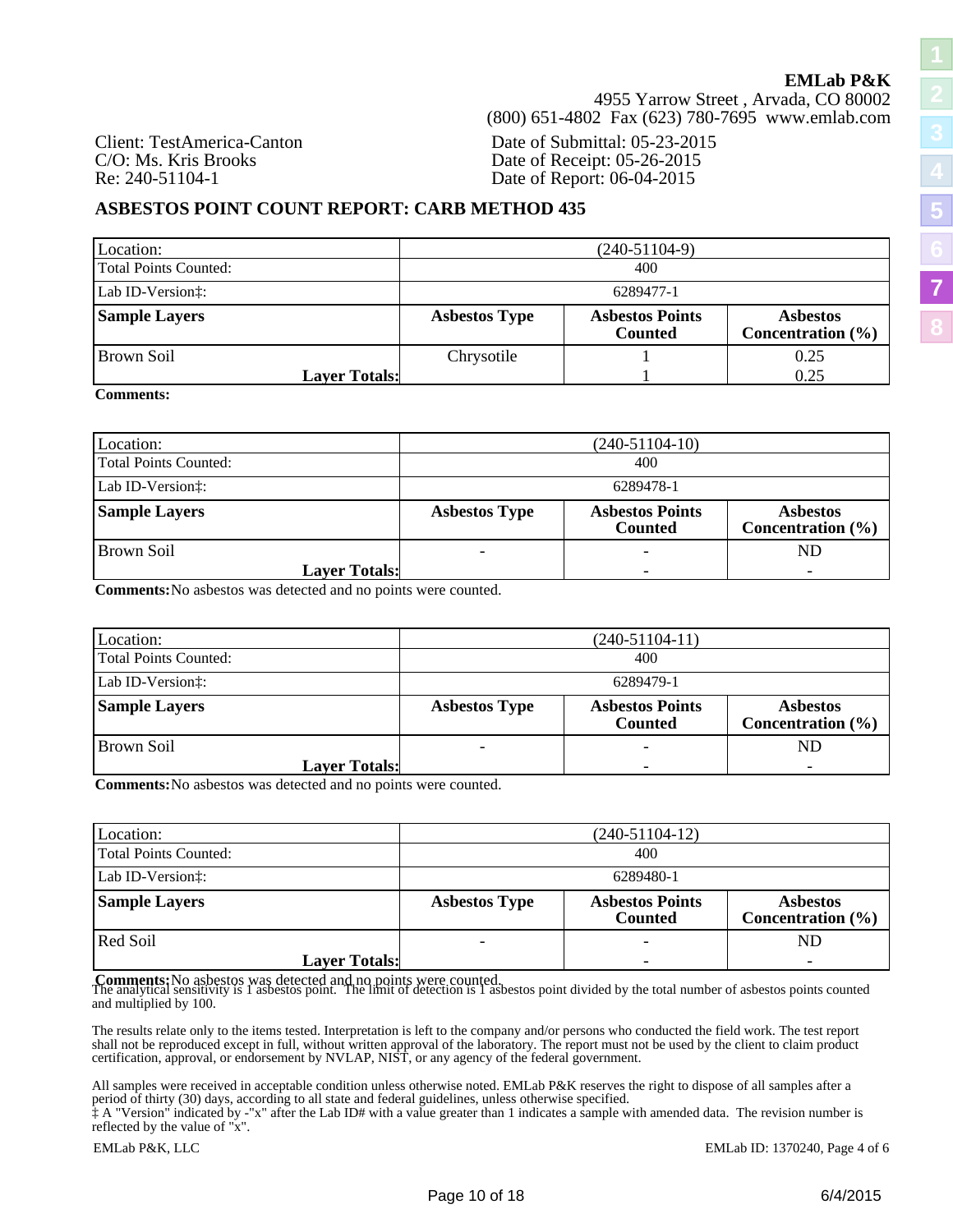**[5](#page-4-0)**

**[7](#page-6-0)**

**[8](#page-12-0)**

4955 Yarrow Street , Arvada, CO 80002 (800) 651-4802 Fax (623) 780-7695 www.emlab.com

Client: TestAmerica-Canton Date of Submittal: 05-23-2015 C/O: Ms. Kris Brooks Date of Receipt: 05-26-2015<br>
Re: 240-51104-1 Date of Report: 06-04-2015 Date of Report: 06-04-2015

### **ASBESTOS POINT COUNT REPORT: CARB METHOD 435**

| Location:                     |                      | $(240-51104-13)$                         |                                          |  |  |  |  |  |  |
|-------------------------------|----------------------|------------------------------------------|------------------------------------------|--|--|--|--|--|--|
| Total Points Counted:         |                      | 400                                      |                                          |  |  |  |  |  |  |
| Lab ID-Version <sup>†</sup> : |                      | 6289481-1                                |                                          |  |  |  |  |  |  |
| <b>Sample Layers</b>          | <b>Asbestos Type</b> | <b>Asbestos Points</b><br><b>Counted</b> | <b>Asbestos</b><br>Concentration $(\% )$ |  |  |  |  |  |  |
| l Brown Soil                  |                      |                                          |                                          |  |  |  |  |  |  |
| <b>Layer Totals:</b>          |                      |                                          |                                          |  |  |  |  |  |  |

**Comments:**No asbestos was detected and no points were counted.

| Location:             | $(240-51104-14)$     |                                          |                                          |  |  |  |  |  |  |
|-----------------------|----------------------|------------------------------------------|------------------------------------------|--|--|--|--|--|--|
| Total Points Counted: |                      | 400                                      |                                          |  |  |  |  |  |  |
| Lab ID-Version:       |                      | 6289482-1                                |                                          |  |  |  |  |  |  |
| <b>Sample Layers</b>  | <b>Asbestos Type</b> | <b>Asbestos Points</b><br><b>Counted</b> | <b>Asbestos</b><br>Concentration $(\% )$ |  |  |  |  |  |  |
| Red Soil              |                      |                                          | ND                                       |  |  |  |  |  |  |
| <b>Layer Totals:</b>  |                      |                                          |                                          |  |  |  |  |  |  |

**Comments:**No asbestos was detected and no points were counted.

| Location:             | $(240-51104-15)$                                                               |                       |  |  |  |  |  |
|-----------------------|--------------------------------------------------------------------------------|-----------------------|--|--|--|--|--|
| Total Points Counted: | 400                                                                            |                       |  |  |  |  |  |
| Lab ID-Version:       | 6289483-1<br><b>Asbestos Points</b><br><b>Asbestos Type</b><br><b>Asbestos</b> |                       |  |  |  |  |  |
| <b>Sample Layers</b>  | <b>Counted</b>                                                                 | Concentration $(\% )$ |  |  |  |  |  |
| Brown Soil            |                                                                                | ND                    |  |  |  |  |  |
| <b>Layer Totals:</b>  |                                                                                |                       |  |  |  |  |  |

**Comments:**No asbestos was detected and no points were counted.

| Location:                    | $(240-51104-16)$     |                                          |                                          |  |  |  |  |  |
|------------------------------|----------------------|------------------------------------------|------------------------------------------|--|--|--|--|--|
| <b>Total Points Counted:</b> |                      | 400                                      |                                          |  |  |  |  |  |
| Lab ID-Version:              |                      | 6289484-1                                |                                          |  |  |  |  |  |
| <b>Sample Layers</b>         | <b>Asbestos Type</b> | <b>Asbestos Points</b><br><b>Counted</b> | <b>Asbestos</b><br>Concentration $(\% )$ |  |  |  |  |  |
| Brown Soil                   |                      |                                          | ND                                       |  |  |  |  |  |
| <b>Layer Totals:</b>         |                      |                                          |                                          |  |  |  |  |  |

**Comments:** No asbestos was detected and no points were counted.<br>The analytical sensitivity is 1 asbestos point. The limit of detection is 1 asbestos point divided by the total number of asbestos points counted and multiplied by 100.

The results relate only to the items tested. Interpretation is left to the company and/or persons who conducted the field work. The test report shall not be reproduced except in full, without written approval of the laboratory. The report must not be used by the client to claim product certification, approval, or endorsement by NVLAP, NIST, or any agency of the federal government.

All samples were received in acceptable condition unless otherwise noted. EMLab P&K reserves the right to dispose of all samples after a period of thirty (30) days, according to all state and federal guidelines, unless otherwise specified.

‡ A "Version" indicated by -"x" after the Lab ID# with a value greater than 1 indicates a sample with amended data. The revision number is reflected by the value of "x".

EMLab P&K, LLC EMLab ID: 1370240, Page 5 of 6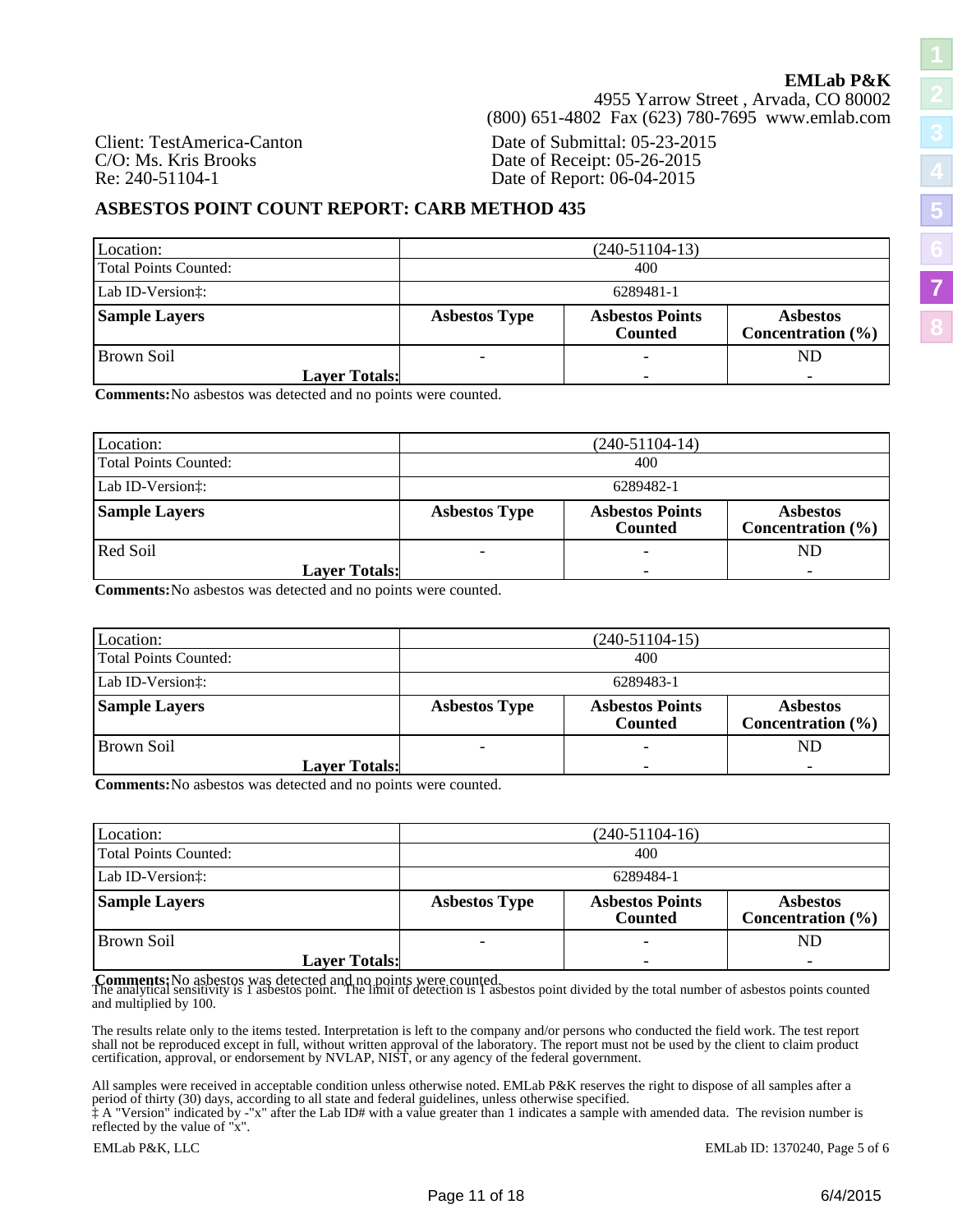4955 Yarrow Street , Arvada, CO 80002 (800) 651-4802 Fax (623) 780-7695 www.emlab.com

Client: TestAmerica-Canton Date of Submittal: 05-23-2015 C/O: Ms. Kris Brooks Date of Receipt: 05-26-2015<br>
Re: 240-51104-1 Date of Report: 06-04-2015 Date of Report: 06-04-2015

### **ASBESTOS POINT COUNT REPORT: CARB METHOD 435**

| Location:                     | $(240-51104-17)$     |                                          |                                          |  |  |  |  |  |  |
|-------------------------------|----------------------|------------------------------------------|------------------------------------------|--|--|--|--|--|--|
| <b>Total Points Counted:</b>  |                      | 400                                      |                                          |  |  |  |  |  |  |
| Lab ID-Version <sup>†</sup> : |                      | 6289485-1                                |                                          |  |  |  |  |  |  |
| <b>Sample Layers</b>          | <b>Asbestos Type</b> | <b>Asbestos Points</b><br><b>Counted</b> | <b>Asbestos</b><br>Concentration $(\% )$ |  |  |  |  |  |  |
| Brown Soil                    |                      |                                          | ND                                       |  |  |  |  |  |  |
| <b>Layer Totals:</b>          |                      |                                          |                                          |  |  |  |  |  |  |

**Comments:**No asbestos was detected and no points were counted.

| Location:             |                          | $(240-51104-18)$                         |                                          |  |  |  |  |  |  |  |
|-----------------------|--------------------------|------------------------------------------|------------------------------------------|--|--|--|--|--|--|--|
| Total Points Counted: |                          | 400                                      |                                          |  |  |  |  |  |  |  |
| Lab ID-Version:       |                          | 6289486-1                                |                                          |  |  |  |  |  |  |  |
| <b>Sample Layers</b>  | <b>Asbestos Type</b>     | <b>Asbestos Points</b><br><b>Counted</b> | <b>Asbestos</b><br>Concentration $(\% )$ |  |  |  |  |  |  |  |
| Brown Soil            | $\overline{\phantom{0}}$ |                                          | ND                                       |  |  |  |  |  |  |  |
| <b>Layer Totals:</b>  |                          |                                          | $\overline{\phantom{0}}$                 |  |  |  |  |  |  |  |

**Comments:**No asbestos was detected and no points were counted.

The analytical sensitivity is 1 asbestos point. The limit of detection is 1 asbestos point divided by the total number of asbestos points counted and multiplied by 100.

The results relate only to the items tested. Interpretation is left to the company and/or persons who conducted the field work. The test report shall not be reproduced except in full, without written approval of the laboratory. The report must not be used by the client to claim product certification, approval, or endorsement by NVLAP, NIST, or any agency of the federal government.

All samples were received in acceptable condition unless otherwise noted. EMLab P&K reserves the right to dispose of all samples after a period of thirty (30) days, according to all state and federal guidelines, unless otherwise specified.

‡ A "Version" indicated by -"x" after the Lab ID# with a value greater than 1 indicates a sample with amended data. The revision number is reflected by the value of "x".

EMLab P&K, LLC EMLab ID: 1370240, Page 6 of 6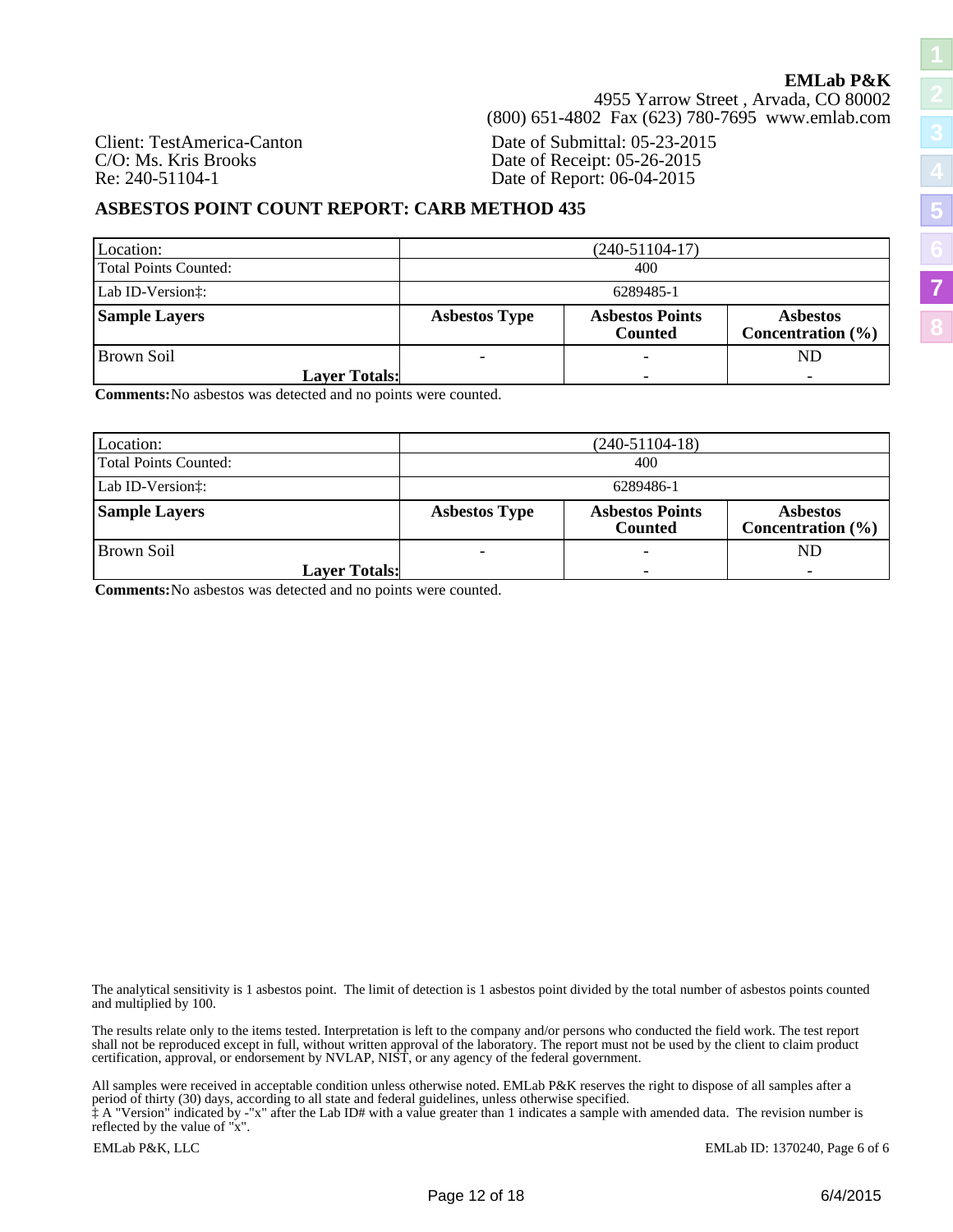<span id="page-12-0"></span>

TestAmerica Laboratories, Inc.

<span id="page-12-1"></span>**[2](#page-1-0)**

**[3](#page-2-0)**

**[4](#page-3-0)**

**[5](#page-4-0)**

**[6](#page-5-0)**

**[7](#page-6-0)**

**[8](#page-12-0)**

## **CHAIN OF CUSTODY** AND RECEIVING DOCUMENTS

<span id="page-12-2"></span>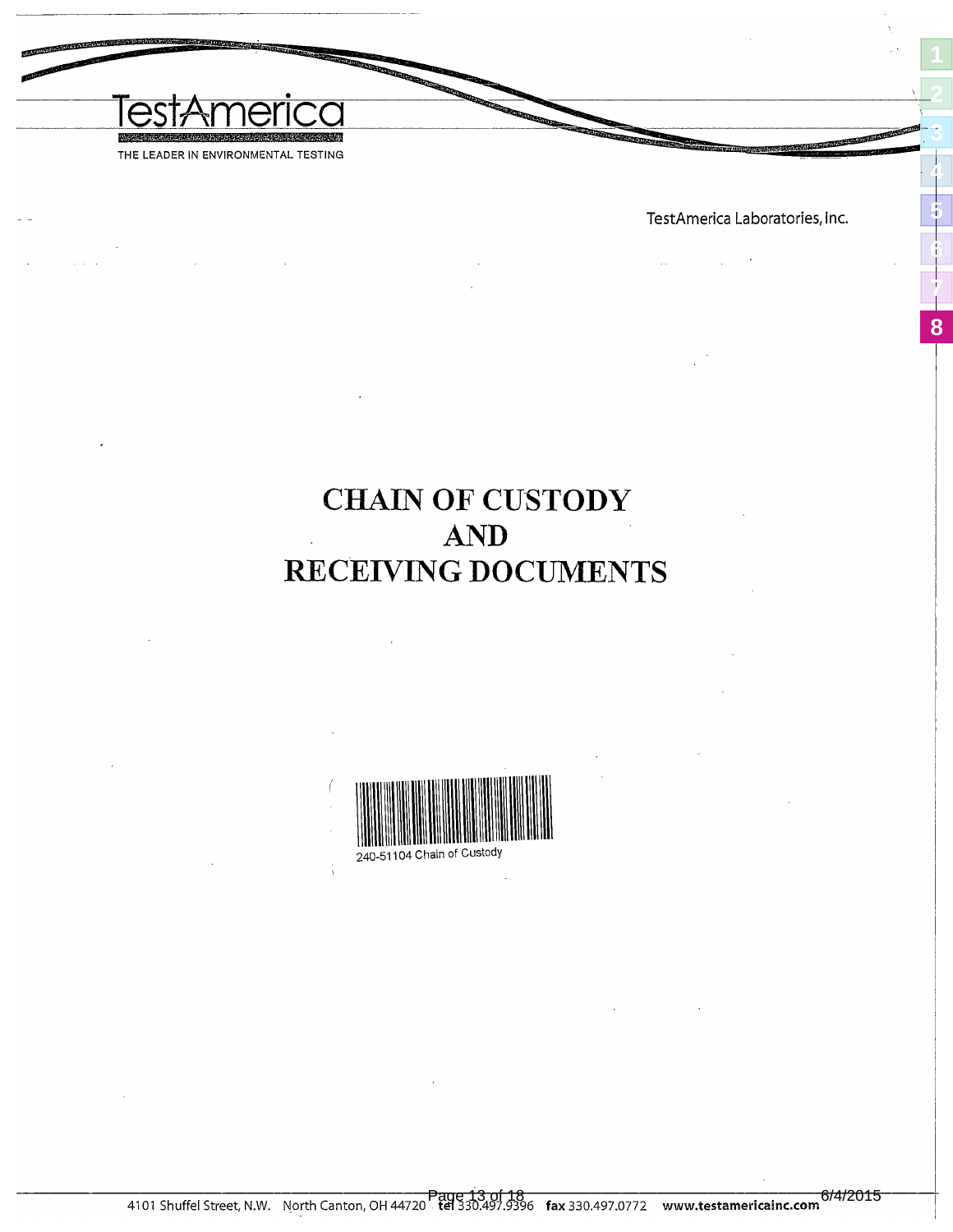$1.6/C0.2$ 

### **CHAIN OF CUSTODY** www.EMLabPK.com



New Jersey: 3000 Lincoln Drive East, Suite A, Marlton, NJ 08053 \* (866) 871-1984 Phoenix, AZ: 1501 West Knudsen drive, Phoenix, AZ 85027 \* (800) 651-4802 San Bruno, CA: 1150 Bayhill Drive #100 San Bru

|    | Weather  | Fog |   | Rain Snow | Wind          | Clear        |                |      |
|----|----------|-----|---|-----------|---------------|--------------|----------------|------|
|    | None     |     |   |           |               |              |                |      |
| Ø  | Light    |     |   |           |               | ⊠            | Non-Culturable |      |
| Z, | Moderate |     | x |           | X             |              |                |      |
|    | Heaw     |     |   |           | Spore<br>Trap | Tape<br>Swab |                |      |
|    |          |     |   |           |               |              |                | Bulk |

|                         | Phoenix, AZ: 1501 West Knudsen drive, Phoenix, AZ 85027 * (800) 651-4802<br>San Bruno, CA: 1150 Bayhill Drive, #100, San Bruno, CA 94066 * (866) 888-6653 |                          |                            |                       | $\Box$<br>Heavy                                 | $\overline{\Box}$<br>$\boxed{\Box}$<br>$\Box$         | spore<br>Trap |               | Swab<br>Bulk                                                                 |                                 |                                 |                                 |                                                                      | BloCassette "", Andersen, SAS, Swab,<br>Water, Bulk, Dust, Soil, Contact Plates |                         |                     |                                           |                                         |                               | <b>Uther Requests</b> |  |
|-------------------------|-----------------------------------------------------------------------------------------------------------------------------------------------------------|--------------------------|----------------------------|-----------------------|-------------------------------------------------|-------------------------------------------------------|---------------|---------------|------------------------------------------------------------------------------|---------------------------------|---------------------------------|---------------------------------|----------------------------------------------------------------------|---------------------------------------------------------------------------------|-------------------------|---------------------|-------------------------------------------|-----------------------------------------|-------------------------------|-----------------------|--|
|                         |                                                                                                                                                           |                          | <b>CONTACT INFORMATION</b> |                       |                                                 |                                                       |               |               |                                                                              |                                 |                                 |                                 |                                                                      |                                                                                 |                         |                     |                                           |                                         |                               |                       |  |
| Company:                | WESTON SOLUTIONS/MDEQ                                                                                                                                     |                          |                            |                       | Address: P.O. BOX 577, HOUGHTON, MI 49931       |                                                       |               |               |                                                                              |                                 |                                 |                                 | Bacteria)                                                            |                                                                                 |                         |                     |                                           |                                         |                               |                       |  |
| <b>Contact:</b>         | <b>JEFF BINKLEY</b>                                                                                                                                       |                          | Special Instructions:      |                       |                                                 |                                                       |               |               |                                                                              |                                 |                                 |                                 |                                                                      |                                                                                 |                         |                     |                                           |                                         |                               |                       |  |
| Phone:                  | $(900)$ 523 - 5457                                                                                                                                        |                          |                            |                       | email: J. BINKLEY @ WESTON SOLUTONS COM         |                                                       |               |               |                                                                              | spp.)                           | çads                            | spp.)                           |                                                                      |                                                                                 |                         |                     |                                           | - PCM Airborne Fiber Count (NIOSH 7400) | PLM (EPA method 600/R-93-116) |                       |  |
|                         | <b>PROJECT INFORMATION</b>                                                                                                                                |                          |                            |                       | TURN AROUND TIME CODES (TAT)                    |                                                       |               | particles     |                                                                              |                                 | + Asp.                          | + Asp.                          | +Asp. spp.)                                                          |                                                                                 |                         |                     |                                           |                                         |                               |                       |  |
| Project ID:             | ABANDONED MINING WASTES-TORCH                                                                                                                             |                          | <b>UAKE</b>                |                       | STD -- Standard (DEFAULT)                       | Rushes received after 2                               |               |               |                                                                              |                                 |                                 |                                 |                                                                      |                                                                                 |                         | (specify organism): |                                           |                                         |                               |                       |  |
| Project<br>Description: |                                                                                                                                                           |                          |                            |                       | ND-Next Business Day                            | pm or on weekends, will be<br>considered received the | Anaiysis      | Other         |                                                                              |                                 |                                 |                                 |                                                                      |                                                                                 | coli (Presence/Absence) |                     | Screen                                    |                                         |                               |                       |  |
| Project<br>Zip Code:    |                                                                                                                                                           | Sampling<br>Date & Time: |                            |                       | $ 5/13/15-5/17/15 $ SD - Same Business Day Rush | next business day. Please<br>alert us in advance of   | Spore liap    | Trap Analysis | Quantitative Spore Count Direct Exam<br>Direct Microscopic Exam (Qualitaive) | 1-Media Surface Fungi (Genus ID | 2-Media Surface Fungi (Genus ID | 3-Media Surface Fungi (Genus ID | & Counts (Culturable Air & Surface<br>Culturable Air Fungi (Genus ID |                                                                                 |                         | Membrane Filtration | MPN Bacteria (specify organism):<br>ewage |                                         | Analysis                      | test):                |  |
| PO Number.              | 144403130740                                                                                                                                              |                          | Sampled By: D. LIEBAU      |                       | WH-Weekend / Holiday                            | weekend analysis needs.                               |               |               |                                                                              |                                 |                                 |                                 | Gram Stain                                                           | Legionella culture                                                              | Total Coliform,         |                     |                                           | Asbestos Analysis                       |                               | (specify)             |  |
| Sample ID               | 956990 - Opescription                                                                                                                                     |                          | Sample Type<br>(Below)     | <b>TAT</b><br>(Above) | <b>Total Volume / Area</b><br>(as applicable)   | <b>Notes</b><br>(Time of day; Temp, RH, etc.)         | Fungi         | Spore         |                                                                              |                                 |                                 |                                 |                                                                      |                                                                                 |                         |                     | QuantiTray                                |                                         | Asbestos                      | PCR                   |  |
|                         | $CHU - SB142 - 0 - 6$                                                                                                                                     |                          | 50                         | STD                   | $1 - 802$                                       | $5/13/15$ 0840                                        |               |               |                                                                              |                                 |                                 |                                 |                                                                      |                                                                                 |                         |                     |                                           |                                         | ⊠                             |                       |  |
|                         | $CHU-SB143-0-6$                                                                                                                                           |                          | So                         | SFD                   | ーちゅう                                            | $5/13/15$ 0947                                        |               |               |                                                                              |                                 |                                 |                                 |                                                                      |                                                                                 |                         |                     |                                           |                                         | $\mathbf{Z}$                  |                       |  |
|                         | $CHUL - SB 144 - 0 - 6$                                                                                                                                   |                          | So                         | STD                   | $1 - 802$                                       | 5/13/151030                                           |               |               |                                                                              |                                 |                                 |                                 |                                                                      |                                                                                 |                         |                     |                                           | $\Box$                                  | 図                             |                       |  |
|                         | $CHU - SB145 - 0-6$                                                                                                                                       |                          | 30                         | <b>STD</b>            | $-80z$                                          | $5/13/15$ 1122                                        |               |               |                                                                              |                                 |                                 |                                 |                                                                      |                                                                                 |                         |                     |                                           |                                         | $\mathbf{Z}$                  |                       |  |
|                         | $CHTC-SB17-0-6$                                                                                                                                           |                          | $\mathbf{s}$ o             | <b>STD</b>            | -803                                            | $5/14/15$ 1155                                        |               |               |                                                                              |                                 |                                 |                                 |                                                                      |                                                                                 |                         |                     |                                           |                                         | $\overline{\mathbf{M}}$       |                       |  |
|                         | $C$ HTC-SB19-0- $0^{\prime\prime}$                                                                                                                        |                          | 50                         | STD                   | $1 - 802$                                       | 5/N/151527                                            |               |               |                                                                              |                                 |                                 |                                 |                                                                      |                                                                                 |                         |                     |                                           |                                         | 図                             |                       |  |
|                         | CHTC-SB21-0-6"                                                                                                                                            |                          | SO                         | STD                   | $1 - 352$                                       | 0845<br>S/15/15                                       |               |               |                                                                              |                                 |                                 |                                 |                                                                      |                                                                                 |                         |                     |                                           |                                         | 闵                             |                       |  |
|                         | $CHTC-SBQ3-0.6$                                                                                                                                           |                          | 50                         | 5TQ                   | i- 802                                          | 51515<br>1005                                         |               |               |                                                                              |                                 |                                 |                                 |                                                                      |                                                                                 |                         |                     |                                           |                                         | Ӯ                             |                       |  |
|                         | <u>CHTC-SB24-</u> 0-6"                                                                                                                                    |                          | 50                         | <b>STD</b>            | $-805$                                          | 5/15/15<br>1305                                       |               |               |                                                                              |                                 |                                 |                                 |                                                                      |                                                                                 |                         |                     |                                           |                                         | X                             |                       |  |
|                         | $CHTC - SBO3 - O-C$                                                                                                                                       |                          | 50                         | らすり                   | 802                                             | $5/17/150$ 855                                        |               |               |                                                                              |                                 |                                 |                                 |                                                                      |                                                                                 |                         |                     |                                           | □                                       | ⊠                             |                       |  |
|                         | $CHIC - SB-I - C - C''$                                                                                                                                   |                          | $\zeta$                    | 570                   | 802                                             | 6920<br>5/17/15                                       |               |               |                                                                              |                                 |                                 |                                 |                                                                      |                                                                                 |                         |                     |                                           |                                         | 図                             |                       |  |

|                                  | <b>SAMPLE TYPE CODES</b> |            |            | <b>RELINOUISHED BY</b>                                                                                                                              | <b>DATE &amp; TIME</b> | <b>RECEIVED BY</b> | <b>DATE &amp; TIME</b> |       |
|----------------------------------|--------------------------|------------|------------|-----------------------------------------------------------------------------------------------------------------------------------------------------|------------------------|--------------------|------------------------|-------|
| BC - BioCassette ™               | ST-Spore Trap: Zefon.    | Г — Таре   | D - Dust   |                                                                                                                                                     | 400                    | ∿ີ                 | أنكثرا                 | &ිර   |
| A1S - Anderson                   | Allergenco, Burkard      | SW-Swab    | $SO-S$ oil | سدمالا                                                                                                                                              | IO -                   |                    |                        |       |
| <b>SAS – Surface Air Sampler</b> | P - Potable Water        | B – Bulk   |            | - 37.<br>MU'                                                                                                                                        |                        |                    |                        |       |
| CP - Contact Plate               | NP - Non-Potable Water   | $O-Other:$ |            |                                                                                                                                                     |                        |                    | $5/2$ des              | 10.YO |
|                                  |                          |            |            | By submitting this Chain of Custody, you agree to be bound by the terms and conditions set forth at http://www.emlab.com/s/s/main/sep/iceterms html |                        |                    |                        |       |

Copyright @ 2002-2013 EMLab P&K  $5/21/s - 13530$ 

5-22.15-930

 $\infty$ 

Doc. #1192 Rev 29 Revised4/25/133 Page 1 of 1, QA

**REQUESTED SERVICES** 

(Use checkboxes below)

Culturable

BioCassette™, Andersen, SAS, Swab,

Other Requests

**SA/2015**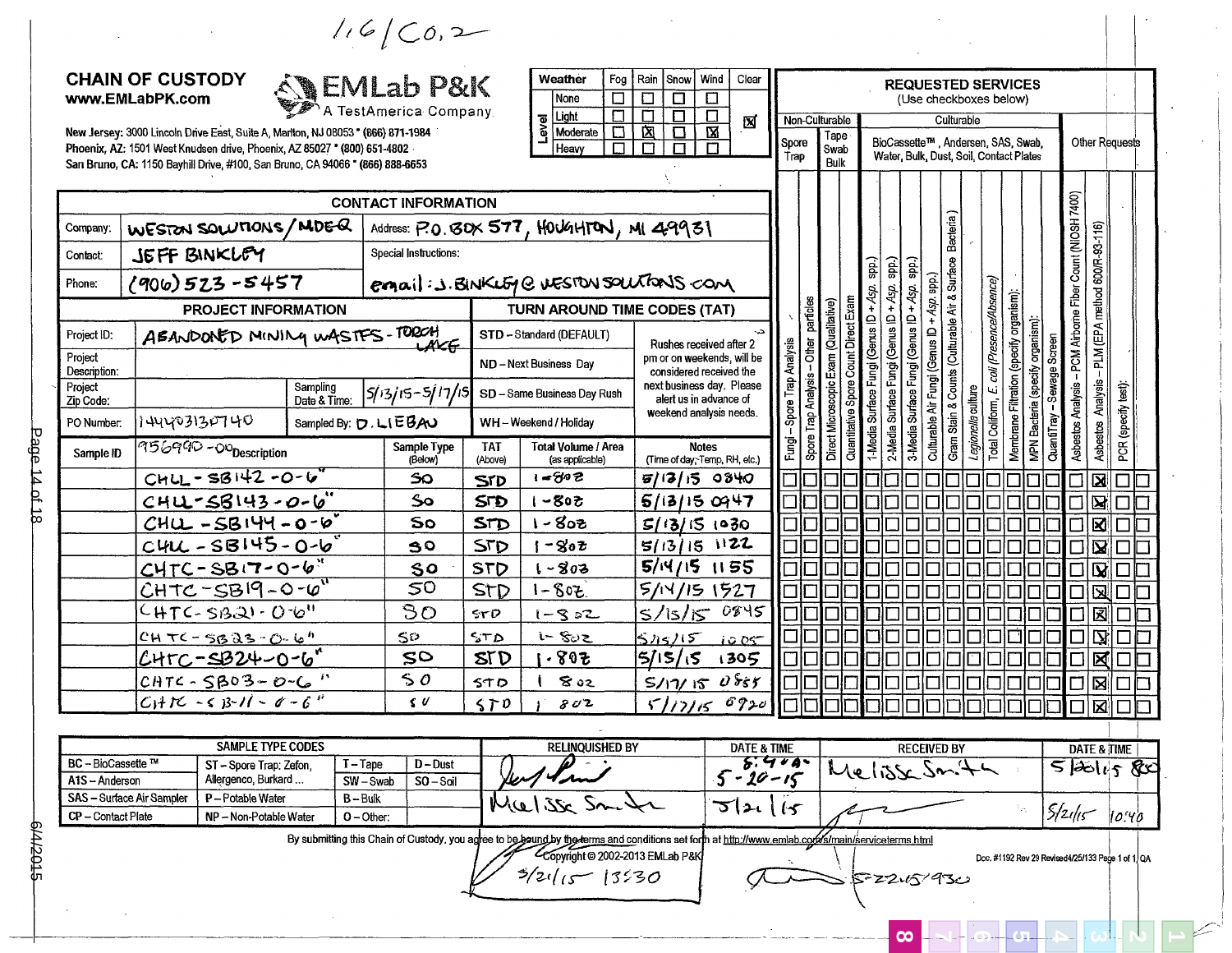### **CHAIN OF CUSTODY** www.EMLabPK.com

Company:

Contact:

Phone:

Project ID:

Description: Project

Zip Code:

PO Number.

Sample ID

BC - BioCassette ™

CP - Contact Plate

SAS - Surface Air Sampler

A1S - Anderson

Project

WESTON SOLUTONS/MDEQ

**PROJECT INFORMATION** 

Description

 $CHTC-SBZ - O-C''$ 

 $C$ HTC-SB08-0-6"

 $CHTC - SBO7 - 0.6$ 

 $CHTC-SB10.00010$ 

 $CHTC - SB$   $O9 - O-6$ "

 $CHTC - SBB5 - O - 6$ 

**SAMPLE TYPE CODES** 

ST-Spore Trap: Zefon.

NP-Non-Potable Water

Allergenco, Burkard ...

P-Potable Water

 $CHTC-SBIY-O-U''$ 

ABANDONED MINE WASIFS - TORLH LAKE

Sampling

Date & Time:

JEFF BINKLEY

 $(900)$  523.5457

h44403130740

956990-00



**CONTACT INFORMATION** 

 $T-Tape$ 

 $B - B$ ulk

 $O-O$ ther:

 $SW - Swab$ 

Sampled By: D.UGBAU/J.P

| Weather        |          | Fog | Rain Snow Wind |   | Clear |
|----------------|----------|-----|----------------|---|-------|
| None           |          |     |                |   |       |
|                | Light    |     |                |   | Σ     |
| <b>D</b><br>Na | Moderate |     |                | × |       |
|                | Heaw     |     |                |   |       |

New Jersey: 3000 Lincoln Drive East, Suite A, Marlton, NJ 08053 \* (866) 871-1984 Phoenix, AZ: 1501 West Knudsen drive, Phoenix, AZ 85027 \* (800) 651-4802 San Bruno, CA: 1150 Bayhill Drive, #100, San Bruno, CA 94066 \* (866) 888-6653

| ILab P&K                                            |                       | Weather<br>Fog<br>口<br>None                   | Rain<br>Snow<br>$\Box$<br>□                           | Wind<br>Clear<br>口      |               |                                       |                                       |                                      |                                        |                                        |                                        |                                       | <b>REQUESTED SERVICES</b><br>(Use checkboxes below)                           |                                                                  |                                         |                                  |            |                                                           |                                                   |                       |  |
|-----------------------------------------------------|-----------------------|-----------------------------------------------|-------------------------------------------------------|-------------------------|---------------|---------------------------------------|---------------------------------------|--------------------------------------|----------------------------------------|----------------------------------------|----------------------------------------|---------------------------------------|-------------------------------------------------------------------------------|------------------------------------------------------------------|-----------------------------------------|----------------------------------|------------|-----------------------------------------------------------|---------------------------------------------------|-----------------------|--|
| America Company                                     |                       | $\Box$<br>Light                               | $\Box$<br>$\Box$                                      | $\Box$<br>囚             |               | Non-Culturable                        |                                       |                                      |                                        |                                        |                                        |                                       | Culturable                                                                    |                                                                  |                                         |                                  |            |                                                           |                                                   |                       |  |
| (866) 871-1984<br>651-4802<br>866) 888-6653         |                       | Level<br>Moderate<br>П<br>Heaw<br>П           | ⊠<br>П<br>п<br>П                                      | 図<br>П                  | Spore<br>Trap |                                       | Tape<br>Swab<br><b>Bulk</b>           |                                      |                                        |                                        |                                        |                                       | BioCassette™, Andersen, SAS, Swab,<br>Water, Bulk, Dust, Soil, Contact Plates |                                                                  |                                         |                                  |            |                                                           |                                                   | <b>Other Requests</b> |  |
| <b>TACT INFORMATION</b>                             |                       |                                               |                                                       |                         |               |                                       |                                       |                                      |                                        |                                        |                                        |                                       |                                                                               |                                                                  |                                         |                                  |            |                                                           |                                                   |                       |  |
|                                                     |                       | Address: PO BOX 577, HOUGLYTUN, MI 49931      |                                                       |                         |               |                                       |                                       |                                      |                                        |                                        |                                        |                                       | Bacteria                                                                      |                                                                  |                                         |                                  |            | Asbestos Analysis - PCM Airborne Fiber Count (NIOSH 7400) |                                                   |                       |  |
| Special Instructions:                               |                       |                                               |                                                       |                         |               |                                       |                                       |                                      |                                        |                                        |                                        |                                       |                                                                               |                                                                  |                                         |                                  |            |                                                           |                                                   |                       |  |
|                                                     |                       | email: j.binkley e west in solutions com      |                                                       |                         |               |                                       |                                       |                                      | Gds                                    | Spp.)                                  | Spp.)                                  | spp.)                                 | Gram Stain & Counts (Culturable Air & Surface                                 |                                                                  |                                         |                                  |            |                                                           | Asbestos Analysis - PLM (EPA method 600/R-93-116) |                       |  |
|                                                     |                       | TURN AROUND TIME CODES (TAT)                  |                                                       |                         |               |                                       |                                       |                                      |                                        |                                        |                                        |                                       |                                                                               |                                                                  |                                         |                                  |            |                                                           |                                                   |                       |  |
| - TORLIH LAXE                                       |                       | STD - Standard (DEFAULT)                      |                                                       | Rushes received after 2 |               |                                       |                                       |                                      |                                        |                                        |                                        |                                       |                                                                               |                                                                  |                                         |                                  |            |                                                           |                                                   |                       |  |
|                                                     |                       | ND - Next Business Dav                        | pm or on weekends, will be<br>considered received the | Spore Trap Analysis     |               |                                       |                                       |                                      |                                        |                                        |                                        |                                       |                                                                               |                                                                  |                                         | -Sewage Screen                   |            |                                                           |                                                   |                       |  |
| $5/11/5 - 5/15/15$                                  |                       | SD - Same Business Day Rush                   | next business day. Please<br>alert us in advance of   |                         |               |                                       |                                       |                                      |                                        |                                        |                                        |                                       |                                                                               |                                                                  |                                         |                                  |            |                                                           |                                                   |                       |  |
| )、L\IDAU /S . Flq <b>./\NY14:Mee</b> kend / Holiday |                       |                                               | weekend analysis needs.                               |                         |               | Spore Trap Analysis - Other particles | Direct Microscopic Exam (Qualitative) | Quantitative Spore Count Direct Exam | 1-Media Surface Fungi (Genus ID + Asp. | 2-Media Surface Fungi (Genus ID + Asp. | 3-Media Surface Fungi (Genus ID + Asp. | Culturable Air Fungi (Genus ID + Asp. |                                                                               | Total Coliform, E. coli (Presence/Absence)<br>Legionella culture | Membrane Filtration (specify organism): | MPN Bacteria (specify organism): |            |                                                           |                                                   | PCR (specify test):   |  |
| Sample Type<br>(Below)                              | <b>TAT</b><br>(Above) | <b>Total Volume / Area</b><br>(as applicable) | <b>Notes</b><br>(Time of day, Temp, RH, etc.)         |                         | Fungi-        |                                       |                                       |                                      |                                        |                                        |                                        |                                       |                                                                               |                                                                  |                                         |                                  | QuantiTray |                                                           |                                                   |                       |  |
| So                                                  | <b>STD</b>            | $80 -$                                        | $5 - 17 - 15$                                         | 1225                    |               |                                       |                                       |                                      |                                        |                                        |                                        |                                       |                                                                               |                                                                  |                                         |                                  |            |                                                           | 冈                                                 |                       |  |
| SO                                                  | STD                   | $-502$                                        | $5 - 15 - 15$                                         | 0830                    |               |                                       |                                       |                                      |                                        |                                        |                                        |                                       |                                                                               |                                                                  |                                         |                                  |            |                                                           | $\boxtimes$                                       |                       |  |
| 5 <sub>O</sub>                                      | STD                   | $1 - 802$                                     | 5/18/150900                                           |                         |               |                                       |                                       |                                      |                                        |                                        |                                        |                                       |                                                                               |                                                                  |                                         |                                  |            |                                                           | $\boxtimes$                                       |                       |  |
| 50                                                  | <b>STD</b>            | $1 - 802$                                     | 5/18/150943                                           |                         |               |                                       |                                       |                                      |                                        |                                        |                                        |                                       |                                                                               |                                                                  |                                         |                                  |            |                                                           | Ø                                                 |                       |  |
| 50                                                  | STD                   | $1 - 802$                                     | $5/18/15$ 1050                                        |                         |               |                                       |                                       |                                      |                                        |                                        |                                        |                                       |                                                                               |                                                                  |                                         |                                  |            |                                                           | 図                                                 |                       |  |
| SO                                                  | STD                   | $1 - 802$                                     | 5/10/15                                               | 120                     |               |                                       |                                       |                                      |                                        |                                        |                                        |                                       |                                                                               |                                                                  |                                         |                                  |            |                                                           | ⊠                                                 |                       |  |
| 50                                                  | SP                    | $1 - 802$                                     | 5/18/15                                               | 1305                    |               |                                       |                                       |                                      |                                        |                                        |                                        |                                       |                                                                               |                                                                  |                                         |                                  |            |                                                           | ⊠                                                 |                       |  |
|                                                     |                       |                                               |                                                       |                         |               |                                       |                                       |                                      |                                        |                                        |                                        |                                       |                                                                               |                                                                  |                                         |                                  |            |                                                           |                                                   |                       |  |
|                                                     |                       |                                               |                                                       |                         |               |                                       |                                       |                                      |                                        |                                        |                                        |                                       |                                                                               |                                                                  |                                         |                                  |            |                                                           |                                                   |                       |  |
|                                                     |                       |                                               |                                                       |                         |               |                                       |                                       |                                      |                                        |                                        |                                        |                                       |                                                                               |                                                                  |                                         |                                  |            |                                                           |                                                   |                       |  |
|                                                     |                       |                                               |                                                       |                         |               |                                       |                                       |                                      |                                        |                                        |                                        |                                       |                                                                               |                                                                  |                                         |                                  |            |                                                           |                                                   |                       |  |
|                                                     |                       |                                               |                                                       |                         |               |                                       |                                       |                                      |                                        |                                        |                                        |                                       |                                                                               |                                                                  |                                         |                                  |            |                                                           |                                                   |                       |  |
|                                                     |                       | <b>RELINQUISHED BY</b>                        |                                                       | <b>DATE &amp; TIME</b>  |               |                                       |                                       |                                      |                                        |                                        |                                        | <b>RECEIVED BY</b>                    |                                                                               |                                                                  |                                         |                                  |            |                                                           | <b>DATE &amp; TIME</b>                            |                       |  |
| $D - D$ ust<br>ape<br>$SO - Soii$<br>- Swab         |                       |                                               |                                                       | $8.4152-16222$          |               |                                       |                                       |                                      |                                        |                                        |                                        |                                       |                                                                               |                                                                  |                                         |                                  |            | $5$ kolis                                                 |                                                   |                       |  |
| }ulk<br>ther:                                       |                       |                                               |                                                       |                         |               |                                       |                                       |                                      |                                        |                                        |                                        |                                       |                                                                               |                                                                  |                                         |                                  |            |                                                           |                                                   | Stales 10:40          |  |
|                                                     |                       |                                               |                                                       |                         |               |                                       |                                       |                                      |                                        |                                        |                                        |                                       |                                                                               |                                                                  |                                         |                                  |            |                                                           |                                                   |                       |  |

By submitting this Chain of Custody, you agfee to be bound by the terms and conditions set forth at http://www.emlab.com//main/serviceterms.html

Copyright @ 2002-2013 EMLab P&K  $5/2115$ 13520

 $>52215$  930

 $\infty$ 

 $\sigma$ 

Doc. #1192 Rev 29 Revised4/25/133 Page 1 of 1. QA

6/4/2015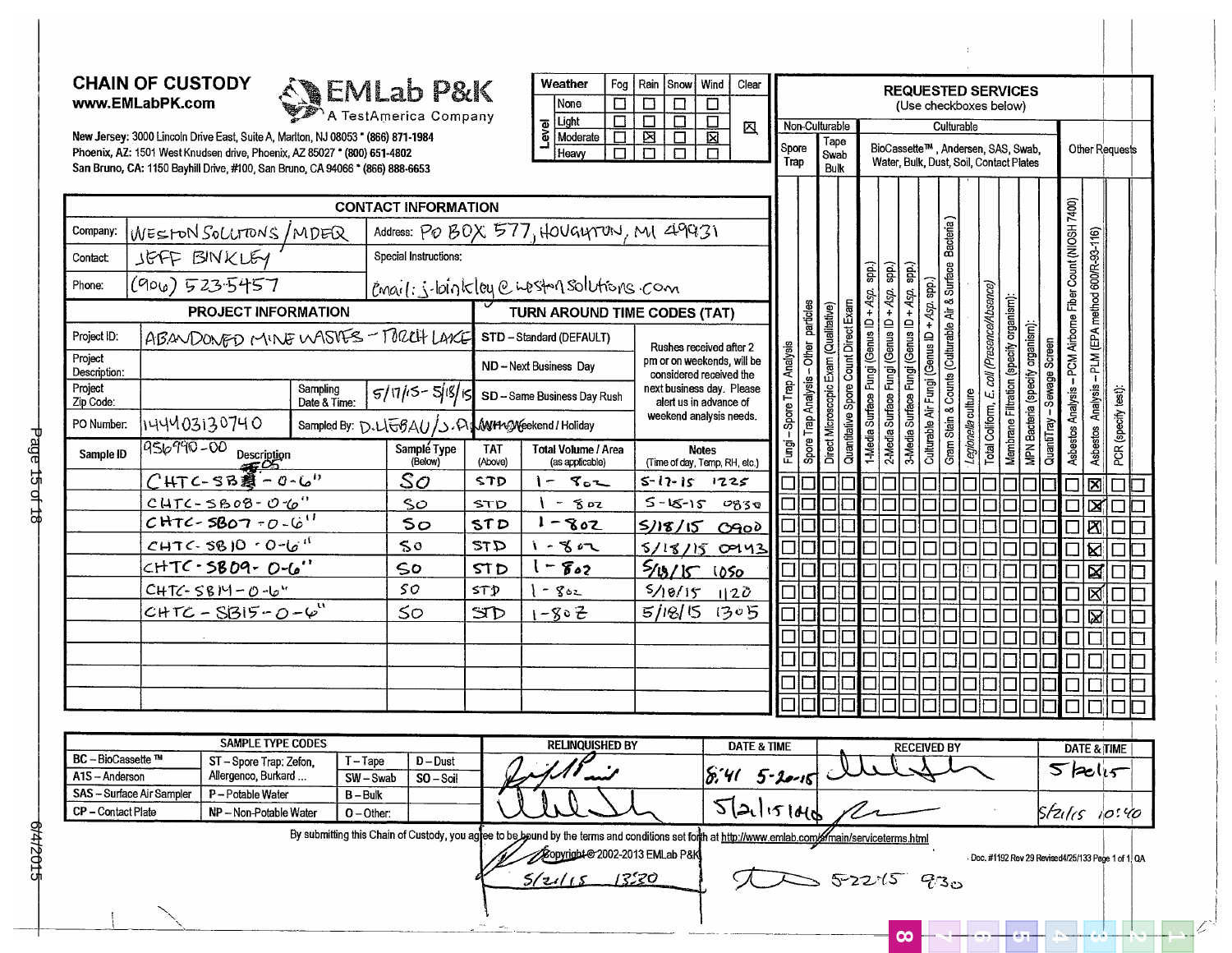| Canton Facility Martin March 1998 - 1999<br>Client                                                       | Weston solutions                                                                                                                                       | Site Name                                                                                                                                                                                                                      |                  | ervan verme as veleves    | Cooler unpacked by:         |                        |
|----------------------------------------------------------------------------------------------------------|--------------------------------------------------------------------------------------------------------------------------------------------------------|--------------------------------------------------------------------------------------------------------------------------------------------------------------------------------------------------------------------------------|------------------|---------------------------|-----------------------------|------------------------|
| Cooler Received on $5/22/15$                                                                             |                                                                                                                                                        | Opened on $5/22$                                                                                                                                                                                                               |                  |                           |                             | VAN BOAO               |
| FedEx: $1^{st}$ (Grd) Exp                                                                                | UPS FAS Stetson Client Drop Off                                                                                                                        |                                                                                                                                                                                                                                |                  | TestAmerica Courier Other |                             |                        |
| Receipt After-hours: Drop-off Date/Time                                                                  |                                                                                                                                                        |                                                                                                                                                                                                                                | Storage Location |                           |                             |                        |
| TestAmerica Cooler#                                                                                      | $\overline{\phantom{a}}$ Foam Box                                                                                                                      | Client Cooler                                                                                                                                                                                                                  | Box -            | Other                     | <u> 1982 - Alexandria A</u> |                        |
|                                                                                                          | Packing material used: Bubble Wrap Foam                                                                                                                | Plastic Bag                                                                                                                                                                                                                    | None             | Other                     |                             |                        |
| COOLANT:                                                                                                 | (Wet Ice) Blue Ice                                                                                                                                     | Dry Ice<br>Water                                                                                                                                                                                                               | None             |                           |                             |                        |
| 1. Cooler temperature upon receipt                                                                       |                                                                                                                                                        |                                                                                                                                                                                                                                |                  |                           |                             |                        |
|                                                                                                          | IR GUN# A (CF +4.0°C) Observed Cooler Temp. C Corrected Cooler Temp.                                                                                   |                                                                                                                                                                                                                                |                  |                           | ٩C                          |                        |
|                                                                                                          | IR GUN# 4 (CF +0.5 °C) Observed Cooler Temp. C Corrected Cooler Temp.                                                                                  |                                                                                                                                                                                                                                |                  |                           | °C                          | $\Box$ See Multiple    |
|                                                                                                          | IR GUN# 5 - (CF +0.4 °C) - Observed Cooler Temp. C Corrected Cooler Temp.                                                                              |                                                                                                                                                                                                                                |                  |                           | <u>್ಲೋ</u>                  | Cooler Form            |
|                                                                                                          | IR GUN# 8 (CF -1.2 °C) Observed Cooler Temp. $\downarrow \downarrow \vee \downarrow$ °C Corrected Cooler Temp. $\bigcirc \cdot \downarrow \uparrow$ °C |                                                                                                                                                                                                                                |                  |                           |                             |                        |
| 2. Were custody seals on the outside of the cooler(s)? If Yes Quantity                                   |                                                                                                                                                        |                                                                                                                                                                                                                                |                  | $(Y_{es})$ No             |                             |                        |
|                                                                                                          | -Were custody seals on the outside of the cooler(s) signed & dated?                                                                                    |                                                                                                                                                                                                                                |                  | Ver                       | No NA                       |                        |
| -Were custody seals on the bottle(s)?                                                                    |                                                                                                                                                        |                                                                                                                                                                                                                                |                  | Yes Ñ9                    |                             |                        |
| 3.                                                                                                       | Shippers' packing slip attached to the cooler(s)?                                                                                                      |                                                                                                                                                                                                                                |                  | Ýe) No                    |                             |                        |
| 4. Did custody papers accompany the sample(s)?                                                           |                                                                                                                                                        |                                                                                                                                                                                                                                |                  | g<br>No                   |                             |                        |
| 5.                                                                                                       | Were the custody papers relinquished & signed in the appropriate place?                                                                                |                                                                                                                                                                                                                                |                  |                           | No                          |                        |
| 6.                                                                                                       | Was/were the sampler(s) clearly identified on the COC?                                                                                                 |                                                                                                                                                                                                                                |                  | <b>ACCESS</b>             | No                          |                        |
| 7.                                                                                                       | Did all bottles arrive in good condition (Unbroken)?                                                                                                   |                                                                                                                                                                                                                                |                  |                           | No                          |                        |
| 8. Could all bottle labels be reconciled with the COC?                                                   |                                                                                                                                                        |                                                                                                                                                                                                                                |                  | No                        |                             |                        |
|                                                                                                          |                                                                                                                                                        |                                                                                                                                                                                                                                |                  | Yes                       |                             |                        |
| 9. Were correct bottle(s) used for the test(s) indicated?                                                |                                                                                                                                                        |                                                                                                                                                                                                                                |                  | Ye)<br>No                 |                             |                        |
| 10. Sufficient quantity received to perform indicated analyses?                                          |                                                                                                                                                        |                                                                                                                                                                                                                                |                  | 7es                       | No                          |                        |
| 11. Were sample(s) at the correct pH upon receipt?                                                       |                                                                                                                                                        |                                                                                                                                                                                                                                |                  |                           | Yes No (NA)                 | pH Strip Lot# HC432654 |
| 12. Were VOAs on the COC?                                                                                |                                                                                                                                                        |                                                                                                                                                                                                                                |                  | Yes (No)                  |                             |                        |
| 13. Were air bubbles >6 mm in any VOA vials?                                                             |                                                                                                                                                        |                                                                                                                                                                                                                                |                  | Yes                       | No NA                       |                        |
| 14. Was a trip blank present in the cooler(s)? Trip Blank Lot #_________                                 |                                                                                                                                                        |                                                                                                                                                                                                                                |                  | Yes No                    |                             |                        |
| Contacted PM Date Date by by via Verbal Voice Mail Other                                                 |                                                                                                                                                        |                                                                                                                                                                                                                                |                  |                           |                             |                        |
| Concerning                                                                                               |                                                                                                                                                        |                                                                                                                                                                                                                                |                  |                           |                             |                        |
|                                                                                                          |                                                                                                                                                        |                                                                                                                                                                                                                                |                  |                           |                             |                        |
| 14. CHAIN OF CUSTODY & SAMPLE DISCREPANCIES                                                              |                                                                                                                                                        |                                                                                                                                                                                                                                |                  |                           | Samples processed by:       |                        |
|                                                                                                          | <u> Sampie CHTC-SBO5-O-6" says CHTC-SB5-3-9"</u>                                                                                                       |                                                                                                                                                                                                                                |                  |                           |                             | on portie.             |
|                                                                                                          |                                                                                                                                                        |                                                                                                                                                                                                                                |                  |                           |                             |                        |
| $\overline{\text{Wil}}$                                                                                  | log per coc.                                                                                                                                           |                                                                                                                                                                                                                                |                  |                           |                             |                        |
|                                                                                                          |                                                                                                                                                        |                                                                                                                                                                                                                                |                  |                           |                             |                        |
|                                                                                                          |                                                                                                                                                        |                                                                                                                                                                                                                                |                  |                           |                             |                        |
|                                                                                                          |                                                                                                                                                        | and the control of the control of the control of the control of the control of the control of the control of the                                                                                                               |                  |                           |                             |                        |
|                                                                                                          |                                                                                                                                                        |                                                                                                                                                                                                                                |                  |                           |                             |                        |
|                                                                                                          |                                                                                                                                                        | 1000 - 1000 - 1000 - 1000 - 1000 - 1000 - 1000 - 1000 - 1000 - 1000 - 1000 - 1000 - 1000 - 1000 - 1000 - 1000<br>1000 - 1000 - 1000 - 1000 - 1000 - 1000 - 1000 - 1000 - 1000 - 1000 - 1000 - 1000 - 1000 - 1000 - 1000 - 1000 |                  |                           |                             |                        |
|                                                                                                          |                                                                                                                                                        |                                                                                                                                                                                                                                |                  |                           |                             |                        |
|                                                                                                          |                                                                                                                                                        |                                                                                                                                                                                                                                |                  |                           |                             |                        |
|                                                                                                          |                                                                                                                                                        |                                                                                                                                                                                                                                |                  |                           |                             |                        |
|                                                                                                          |                                                                                                                                                        |                                                                                                                                                                                                                                |                  |                           |                             |                        |
| 15. SAMPLE CONDITION                                                                                     |                                                                                                                                                        |                                                                                                                                                                                                                                |                  |                           |                             |                        |
|                                                                                                          |                                                                                                                                                        |                                                                                                                                                                                                                                |                  |                           |                             |                        |
| Sample(s) _________________________________were received after the recommended holding time had expired. |                                                                                                                                                        |                                                                                                                                                                                                                                |                  |                           |                             |                        |
|                                                                                                          |                                                                                                                                                        |                                                                                                                                                                                                                                |                  |                           |                             |                        |
|                                                                                                          |                                                                                                                                                        |                                                                                                                                                                                                                                |                  |                           |                             |                        |
|                                                                                                          |                                                                                                                                                        |                                                                                                                                                                                                                                |                  |                           |                             |                        |
| 16. SAMPLE PRESERVATION                                                                                  |                                                                                                                                                        |                                                                                                                                                                                                                                |                  |                           |                             |                        |

Ref: SOP NC-SC-0005, Sample Receiving<br>X:\X-Drive Document Control\SOPs\Work Instructions\Word Version Work Instructions\WI-NC-099P-042315 Cooler Receipt Form.doc djl

**[3](#page-2-0)**

 $\mathbf{r}$ 

**[5](#page-4-0)**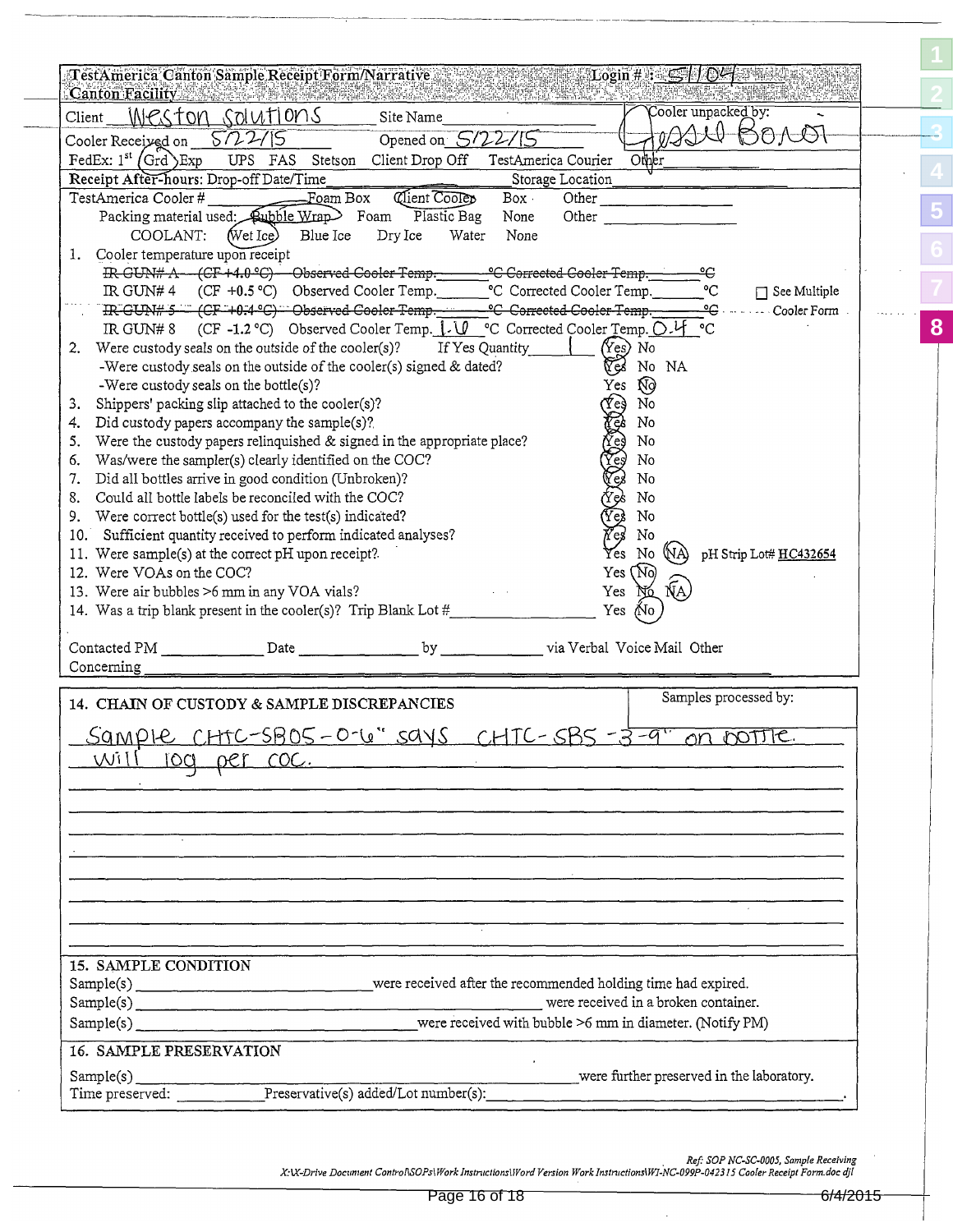

**TestAmerica Canton** 

⊙g‰ Yea BaliNo

A STEAMER

#### **TestAmerica** <u>ER HENRICH</u> **Chain of Custody Record** 4101 Shuffel Street NW Page 17 of 18 (  $\qquad \qquad$   $\qquad$   $\qquad$   $\qquad$   $\qquad$   $\qquad$   $\qquad$   $\qquad$   $\qquad$   $\qquad$   $\qquad$   $\qquad$   $\qquad$   $\qquad$   $\qquad$   $\qquad$   $\qquad$   $\qquad$   $\qquad$   $\qquad$   $\qquad$   $\qquad$   $\qquad$   $\qquad$   $\qquad$   $\qquad$   $\qquad$   $\qquad$   $\qquad$   $\qquad$   $\qquad$   $\qquad$   $\qquad$   $\qquad$ North Canton, OH 44720 the Lisader in Environmental Yesting. 6/4/2015 Phone (330) 487-9396 Fax (330) 497-0772 ಯಾಗಿದ Las PSI: Conjer Traduity No(a): Samples T 240-43676.1 Brooks, Kris M Client Information (Sub Contract Lab) ğ 雨海 F izali Phone: Client Contact k:is:brooks@testamericainc.com Page 1 of 2 Shipping/Receiving Job 40 E, Compány. 240-51104-1 **Analysis Requested** ₩ EMLab P&K g Preservation Codes: Due Dato Requested: Address: Suite 6/4/2015 17461 Derlan Ave, A-HCL  $M - F$ 合 Baseom Airport Executive Suites, 89 **B-NaOH**  $\mathbb{N} \cup \mathbb{N}$ (AT Requested (days); œ. C - Zo Anelate  $O - F$ Cart 434p Asissastes - Cart 435 Irvine **D** «Nicio Addi ≯-N 消費を持ちます State, Zip.  $E - N = HSD4$  $Q - N$ R-NASSISOO CA 92614 F-MeOR G - Amchion  $S - H2804$ ਸਾਰ ਦੇ Phone: H - Associate Anklin T - TSP Documents draw  $1 - 1$ ce U - Acatema 20 H V-MGAA टेक्सडे J - DE Wellar  $W - p \hat{p} + 46$ K-EDTA L-EDA Z - ollur (specify) ना ब्दर मे Project Name: 24012499 Abandoned Mining Wastes-Torch Lake Other, SCWX: soleasues area **Matrix** Sample (Wrocler, Type î ûri s adla Sample (C=comp, **Convenience** Special Instructions/Note: **Sample Date** Time G=grab) **STATESIAL AAN** Sample Identification - Client ID (Lab ID) **交叉接受 医定期的**  $\frac{8}{1}$ 23 膟 **Sex osement** Kanalis s Ø. <del>e solore de red</del> **SECONDERS COMPANY** 鷚 08:40 ৳ х Solid CHLL-SB142-0-5" (240-51104-1) 5/13/15 <u>Eastern</u>  $\overline{1}$ 屬 09:47 Solid х 5/13/15 CHLL-SB143-0-6" (240-31104-2) Page <u>Eastem</u><br>| 10:30 ä x Solid  $5/13/15$ CHLL-SB144-0-6" (240-51104-3) Eastern.<br>11:22 颜  $\pmb{\times}$ Solid 5/13/15 CHLL-SB145-0-8" (240-51104-4) <u>Fastern</u> 11:55 X. Solid 5/14/15 CHTC-SB17-0-5" (240-51104-5) Eastern Ä 15.27 х Solid 5/14/15 CHTC-SB19-0-6" (240-51104-6) Easiert<br>08:45 Ø х Solid \$/15/15 CHTC-SB21-0-6" (240-51104-7) Eastern 10:05 ä х Solid 5/15/15 CHTC-SB23-0-6" (240-51104-6) <u> Eastern</u> 薩特 13.05 х 5/15/15 Solid CHTC-\$B24-0-6" (240-51104-9) Easterd 驣 08:55 Solid х 6/17/15 CHTC-SB03-0-6" (240-51104-10) Esstem ğ 08:20 Solid  $\boldsymbol{\mathsf{x}}$ 5/17/15 CHTC-SB11-0-6" (240-51104-11) Eastern Sample Disposal (A fee may be assessed if samples are retained longer than 1 month) Possible Hazard Identification  $\Box$ Disposel By Lab Archive For Return To Client Months Unconfirmed Special Instructions/QC Requirements: Deliverable Requested: I, II, III, IV, Other (specily) welhod of Shipmanic Time: Date: Empty Kit Relinquished by: 3-22-2015  $\mathbb{F}^{\mathbb{R}}$ ्री **Company** Reinquisited by: τμ <u>रेगस्थल</u> Debo/Time: Concery Kecuiyad by: Relinquished by: Company Received by: Date Time: ‡Compoziyi Rehnquished by: Code Tempipung 2 and Cubr Remedia. Togalari<br>Sugar ERRIK କ୍ଷେମ୍ବ 202335 Custody Seals Intect Custody Sool No.: USEF<br>JSEF SBST **SHARR**